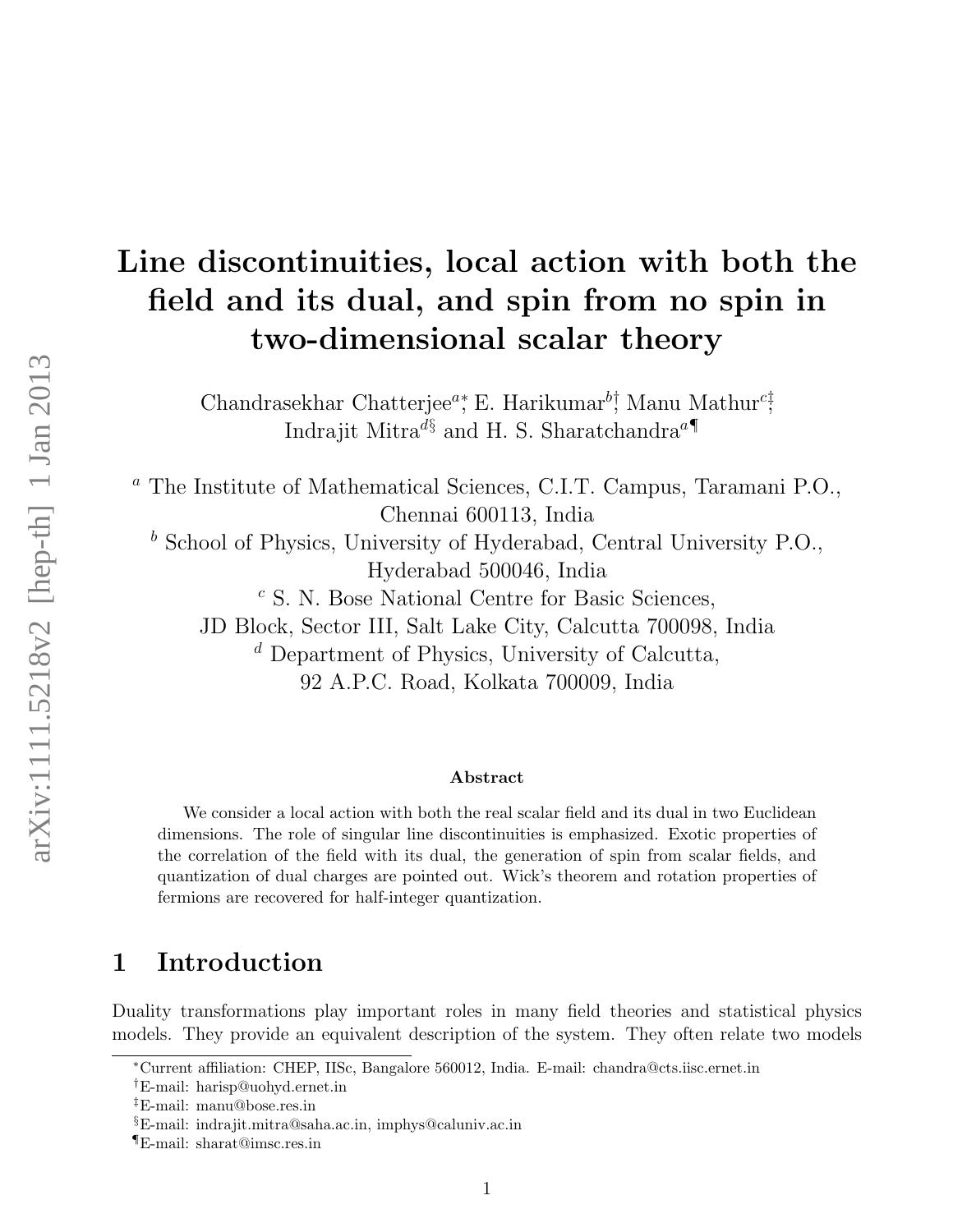which appear to be different. They map weak coupling or high temperature regime of one model to the strong coupling or low temperature regime of the other. This provides an understanding of the phases of the model as well as non-perturbative calculational techniques. The degrees of freedom of the dual theory play the role of disorder variables of the original theory. They often provide valuable order parameters to characterize the phases of the model. In addition to all this, order and disorder variables close together have exotic properties. For instance, certain combinations of bosonic variables may behave as a fermion. Such combinations also play a crucial role in providing the description and properties of the model in some phases. Because of these important features, it is useful to have systematic techniques for handling both the field and its dual on an equal footing. In this work we do this for a free massless real scalar field in two (Euclidean) dimensions. This case, though simple, encodes rich physics. It is self-dual, so that the dual field is also free scalar field. We also want to handle correlation function of the field with its dual. We thus obtain a *local* action which has both the fields simultaneously present. We derive this action in the presence of source terms which bring out the role of line discontinuities in the field configurations. We emphasize how the line discontinuities result in novel properties of the mixed correlation functions, and explain how they lead to the generation of spin from scalar fields, the quantization of dual charges and the construction of the composite fermion operator. The local action involving both the field and its dual was studied in the context of string theory in Refs. [\[1,](#page-17-0) [2\]](#page-17-1). The action is also related to Hamiltonians used for describing condensed matter systems in one dimension [\[3,](#page-17-2) [4\]](#page-17-3).

In Section [2.1,](#page-2-0) we express the partition function in terms of the dual field. In Section [2.2,](#page-4-0) we bring out the role of line discontinuities, in close analogy with the order-disorder formulation of the 2-d Ising model [\[5\]](#page-17-4). We emphasize that such discontinuities in a field configuration are meaningful without requiring a smoothening, and contribute a finite action. In Section [2.3,](#page-4-1) we arrive at the local action with both the field and its dual present. This local action is not manifestly invariant under rotations. The underlying reason is the choice of the line of discontinuity. It is also not real in spite of being equivalent to the free massless scalar theory. Even though it has double the number of fields, it represents the original theory.

The correlation of order and disorder variables has been discussed in various contexts in [\[6,](#page-17-5) [7\]](#page-17-6). In our case, the correlation function of the field with its dual has a number of exotic properties, which we explain in Section [2.4.](#page-5-0) First, it is discontinuous, reflecting that the field introduces a line of discontinuity in the configuration of dual field. The correlation function does not die off at large distances, representing the non-local effect the field has. Indeed the correlation function is proportional to the angle subtended by the vector joining the coordinates of the field and the dual field with the line of discontinuity. Both the field and its dual being scalars, the correlation functions involving only the field (or only the dual field) depend on the distance and not on the orientation. This is no longer true of the mutual correlations, again reflecting the role of line discontinuities. In addition to all this, the correlation function is pure imaginary even though the fields are real. This is traced to the action which is not real.

The free massless real scalar field in two Euclidean dimensions embodies all minimal models of conformal field theory through the use of boundary charges, the Coulomb gas formalism and the vertex operators [\[8,](#page-17-7) [9\]](#page-17-8). In Section [3,](#page-8-0) we show that the vertex operators of both the field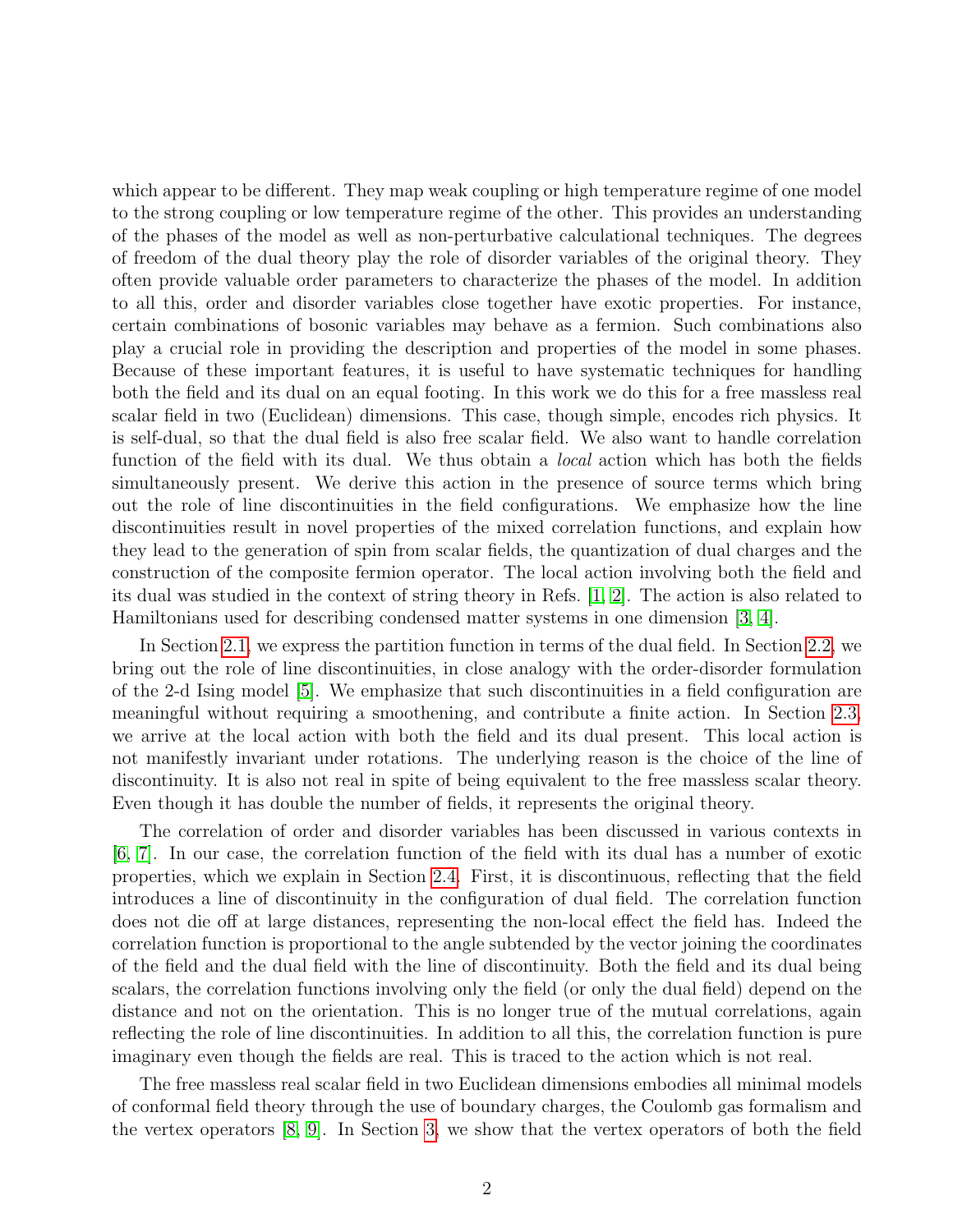and its dual can be handled together in the formalism we use. This exhibits the phenomenon of 'spin from no spin'. The correlation functions imply that the vertex operators of the dual field (or equivalently the original field) acquire spin though constructed from a scalar field. The mixed correlation functions appear to be multivalued. But we emphasize that they are simply discontinuous, a consequence of line discontinuities. For a specific 'quantization' of the 'charges' of the field and its dual, the single valuedness of the correlation function is restored. This is exactly parallel to Dirac quantization of electric and magnetic charges. Just as the Dirac string becomes invisible, the line discontinuities become invisible for the specific vertex operators which acquire spins. The correlation functions are now single valued and rotation covariant with spins.

The composite operators built out of order and disorder fields often have exotic properties and play important roles in the properties of the theory. In 2-d Ising model, the combination is a fermion as regards to rotational properties and spin-statistics connection [\[5,](#page-17-4) [10,](#page-17-9) [11\]](#page-17-10). Analogous to this is the 2-d bosonization, which builds a fermion from real massless boson [\[12,](#page-17-11) [13,](#page-18-0) [14,](#page-18-1) [15,](#page-18-2) [16,](#page-18-3) [17\]](#page-18-4). The formalism used in our work is well equipped to handle this. In Section [4,](#page-10-0) we consider half-integer quantization of the dual charges and show how Wick's theorem for fermions is recovered. Here again we point out the role played by the line discontinuities to yield the rotational properties of the fermions. The prescription for handling Mandelstam's [\[12\]](#page-17-11) composite operator for the fermion is given. We also offer new insight into the Klein factors [\[18\]](#page-18-5) required in bosonization.

We discuss our results in Section [5.](#page-13-0) Here we indicate how the line discontinuity is related to the soliton of the sine-Gordon theory. We also point out how to write the local action with both the field and its dual in the presence of self-interactions.

We choose straight line discontinuities through most of the paper. However, we have the freedom of choosing any path, as discussed in the Appendix.

# 2 A local action with both the field and its dual, and the role of line discontinuities

#### <span id="page-2-0"></span>2.1 Partition function in terms of dual field

Consider a free massless scalar field  $\phi(x)$  in two Euclidean dimensions. Its correlation functions can be obtained from the generating functional:

<span id="page-2-1"></span>
$$
Z[\rho] = \mathcal{N}_1 \int \mathcal{D}\phi e^{\int d^2x \left[-\frac{1}{2}\sum_{i=1}^2 (\partial_i \phi(x))^2 + i\rho(x)\phi(x)\right]} \tag{1}
$$

In [\(1\)](#page-2-1)  $\rho(x)$  is the source coupling locally to  $\phi(x)$  and the normalization  $\mathcal{N}_1$  is defined so In (1)  $\rho(x)$  is the source coupling locally to  $\varphi(x)$  and the normalization  $\mathcal{N}_1$  is defined so<br>that  $Z[\rho = 0] = 1$ . We are inserting  $\sqrt{-1}$  in the source term for two reasons: (i) the duality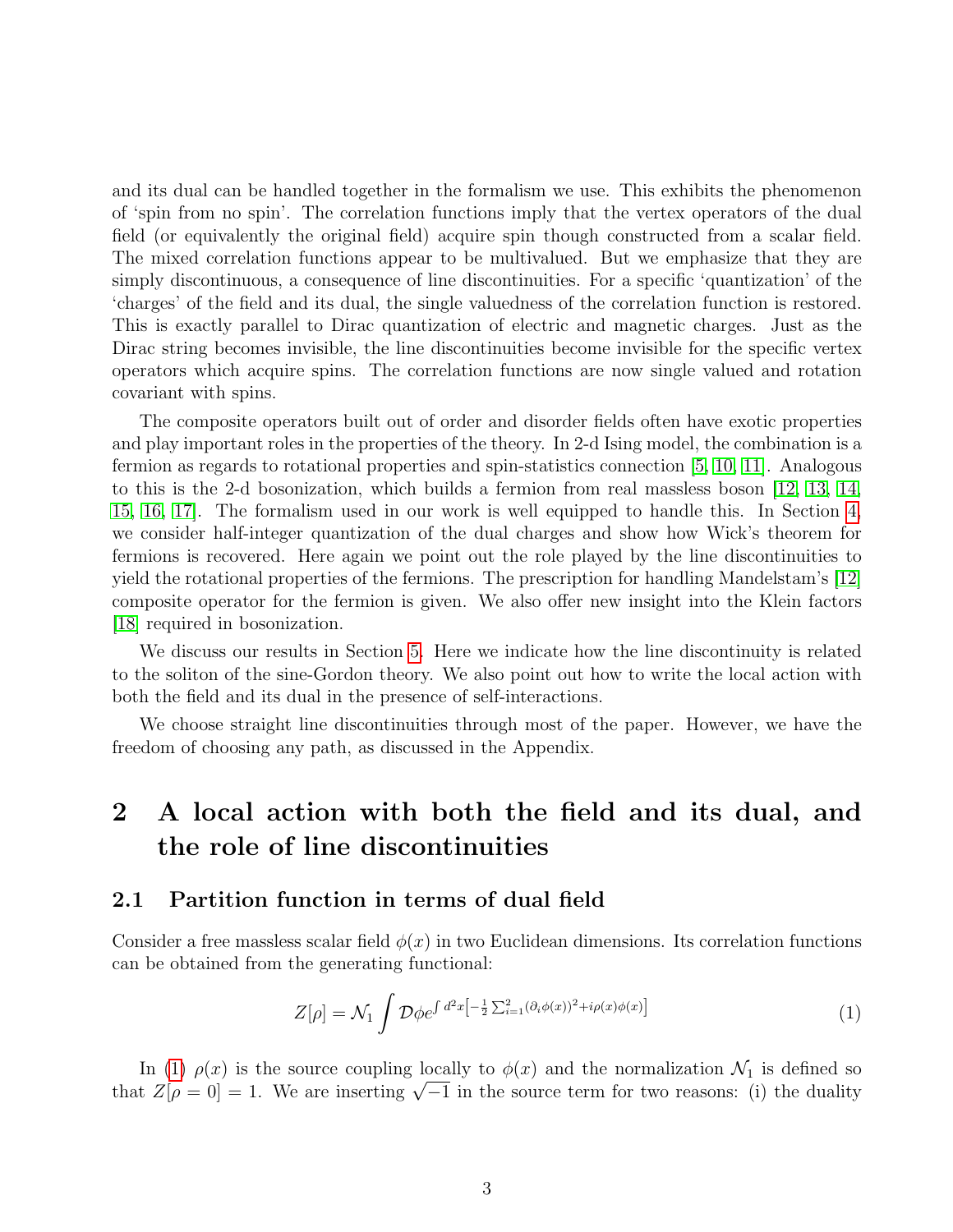transformation carried out below is more transparent, (ii) the point sources<sup>[1](#page-3-0)</sup>

<span id="page-3-3"></span>
$$
\rho(x) = \sum_{i} e_i \delta^2(\vec{x} - \vec{x}^i)
$$
\n(2)

give the vertex operators

$$
V_i = e^{ie_i \phi(x^i)} \tag{3}
$$

which play crucial role here as in CFTs. Formally:

<span id="page-3-2"></span>
$$
Z[\rho] = e^{-\frac{1}{2}\int d^2x d^2y \rho(x)\triangle(x-y)\rho(y)},\tag{4}
$$

where  $\Delta(x - y)$  is the 2-d Coulomb potential satisfying:

$$
-\partial_x^2 \triangle (x - y) = \delta^2 (\vec{x} - \vec{y}). \tag{5}
$$

As the Coulomb potential in 2-d is infrared divergent, we use a finite area of linear dimension R. Also to handle ultraviolet divergences in certain correlation functions, we use the ultraviolet cutoff a to get  $[19]$ :

<span id="page-3-4"></span>
$$
\triangle(x) = \frac{1}{4\pi} \ln\left(\frac{R^2}{\vec{x}^2 + a^2}\right). \tag{6}
$$

Using an auxiliary field  $\vec{b}_i(x)$  we linearize the  $\phi(x)$  terms in [\(1\)](#page-2-1):

$$
Z[\rho] = \mathcal{N}_2 \int \mathcal{D}\phi \mathcal{D}b_i e^{\int d^2x \left(-\frac{1}{2}b_i^2(x) + ib_i(x)\partial_i\phi(x) + i\rho(x)\phi(x)\right)}.
$$
 (7)

A formal integration over  $\phi$  gives a functional  $\delta$  function:

<span id="page-3-5"></span>
$$
Z[\rho] = \mathcal{N}_3 \int \mathcal{D}b_i \prod_x \delta\left(\partial_i b_i(x) - \rho(x)\right) e^{-\frac{1}{2} \int d^2x b_i^2(x)}.
$$
 (8)

We solve the 'Gauss law constraint' as follows:

<span id="page-3-1"></span>
$$
b_i(x) = \epsilon_{ij}\partial_j \tilde{\phi}(x) + \delta_{i1}\partial_1^{-1}\rho(x)
$$
\n(9)

where  $\partial_1^{-1}$  is defined as:

$$
\partial_1^{-1} \rho(x) = \int_{-\infty}^{x_1} dx'_1 \rho(x'_1, x_2). \tag{10}
$$

For a point source  $\rho(x) = \delta^2(x - x^0)$ ,

$$
\partial_1^{-1} \rho(x) = \theta(x_1 - x_1^0) \delta(x_2 - x_2^0), \tag{11}
$$

<span id="page-3-0"></span><sup>&</sup>lt;sup>1</sup>Throughout this paper, we use superscripts to label different points in 2-d space.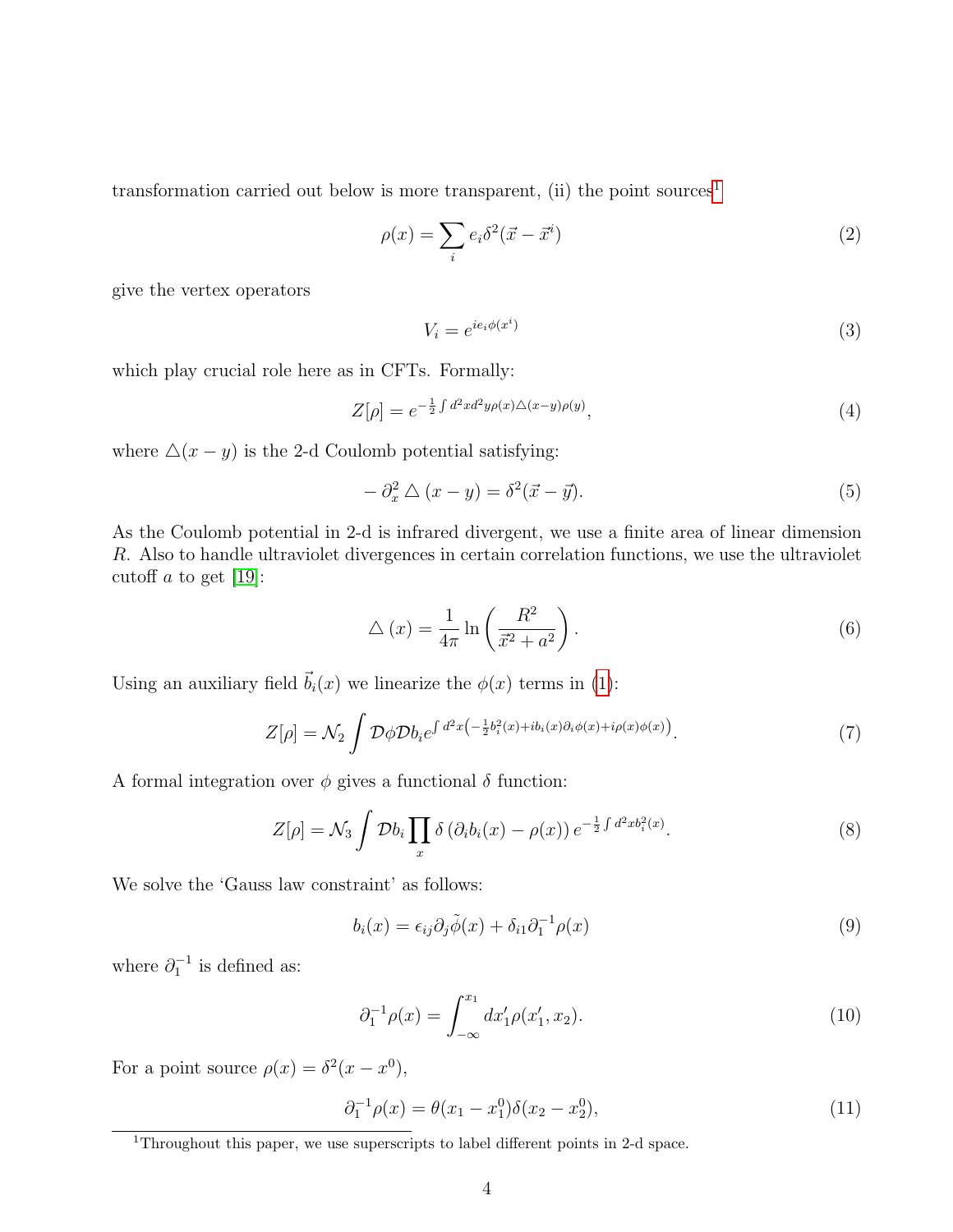i.e. the flux is carried along a line from  $x^0$  parallel to  $x_1$  axis in the positive direction. The 'Gauss law' solution [\(9\)](#page-3-1) implies,

<span id="page-4-2"></span>
$$
Z[\rho] = \mathcal{N}_4 \int \mathcal{D}\tilde{\phi} e^{-\frac{1}{2}\int d^2x \left( \left( \partial_1 \tilde{\phi}(x) \right)^2 + \left( \partial_2 \tilde{\phi}(x) + \partial_1^{-1} \rho(x) \right)^2 \right)}.
$$
 (12)

This re-expresses the partition function [\(1\)](#page-2-1) in terms of a new massless scalar field  $\tilde{\phi}(x)$  which is dual of the field  $\phi(x)$ . The source  $\rho$ , which couples locally to  $\phi$ , couples in a specific non-local manner to the dual field  $\phi$ . In spite of this, an integration over  $\phi$  reproduces [\(4\)](#page-3-2):

$$
Z[\rho] = \mathcal{N}_4 \int \mathcal{D}\tilde{\phi} e^{\int d^2x \left[ -\frac{1}{2} \left( \partial_i \tilde{\phi}(x) \right)^2 + \tilde{\phi}(x) \partial_2 \partial_1^{-1} \rho(x) - \frac{1}{2} \left( \partial_1^{-1} \rho(x) \right)^2 \right]} = e^{\frac{1}{2} \left[ \int d^2x d^2y \partial_2 \partial_1^{-1} \rho(x) \triangle (x-y) \partial_2 \partial_1^{-1} \rho(y) - \int d^2x \left( \partial_1^{-1} \rho(x) \right)^2 \right]}.
$$
(13)

Now integrating by parts with respect to  $x_2$  and  $y_2$ , and using  $\left(\frac{\partial}{\partial x_1}, \frac{\partial}{\partial y_2}, y_1, \frac{\partial}{\partial y_1}, y_2, \frac{\partial}{\partial y_2}, y_1, \frac{\partial}{\partial y_2}, y_2, \frac{\partial}{\partial y_1}, y_2, \frac{\partial}{\partial y_2}, y_1, y_2, \frac{\partial}{\partial y_2}, y_2, y_1, y_2, \frac{\partial}{\partial y_1}, y_2, y_1, y_2$  $\partial x_2$  $\int_{0}^{2} \triangle (x - y) = - \left( \frac{\partial}{\partial x} \right)$  $\partial x_1$  $\big)^2 \triangle$  $(x - y) - \delta^2(x - y)$  and  $\partial_1 \partial_1^{-1} \rho(x) = \rho(x)$ , we recover [\(4\)](#page-3-2).

#### <span id="page-4-0"></span>2.2 Interpretation in terms of lines of discontinuity

For the point sources [\(2\)](#page-3-3) the partition function [\(12\)](#page-4-2) takes the form:

<span id="page-4-3"></span>
$$
Z(e_i) = \mathcal{N}_4 \int \mathcal{D}\tilde{\phi} e^{-\frac{1}{2}\int d^2x \left[ \left( \partial_1 \tilde{\phi}(x) \right)^2 + \left( \partial_2 \tilde{\phi}(x) + \sum_i e_i \theta(x_1 - x_1^i) \delta(x_2 - x_2^i) \right)^2 \right]}.
$$
 (14)

This exhibits the non-local interaction of the dual field  $\tilde{\phi}(x)$  with the local sources of  $\phi(x)$ . A point source at  $\vec{x}^i$  of strength  $e_i$  corresponds to a singular flux line which starts at  $\vec{x}^i$  and goes parallel to  $x_1$  axis in the positive direction. Despite the singular line, the partition function [\(14\)](#page-4-3) is meaningful and reproduces [\(4\)](#page-3-2) as seen above. The singular line forces the configurations  $\phi(x)$  which contribute to the partition function [\(14\)](#page-4-3) to have discontinuities along the singular line, so as to cancel the singularities in the exponent and contribute a finite action. Thus the configurations  $\phi(x)$  which contribute to the partition function are no longer smooth and continuous configurations, but those with specific lines of discontinuity.

#### <span id="page-4-1"></span>2.3 A local action with both the field and its dual present

Using an auxiliary field  $\tilde{\pi}(x)$ , the partition function [\(12\)](#page-4-2) can be written as:

<span id="page-4-4"></span>
$$
Z[\rho] = \mathcal{N}_5 \int \mathcal{D}\tilde{\phi} \mathcal{D}\tilde{\pi} e^{\int d^2x \left[ -\frac{1}{2} \left( \partial_1 \tilde{\phi}(x) \right)^2 - \frac{1}{2} \tilde{\pi}^2(x) + i \tilde{\pi}(x) \left( \partial_2 \tilde{\phi}(x) + \partial_1^{-1} \rho(x) \right) \right]} . \tag{15}
$$

Notice that  $\rho$  couples locally to  $-\partial_1^{-1}\tilde{\pi}$ . Therefore, we identify

<span id="page-4-5"></span>
$$
-\partial_1^{-1}\tilde{\pi}(x) \equiv \phi(x). \tag{16}
$$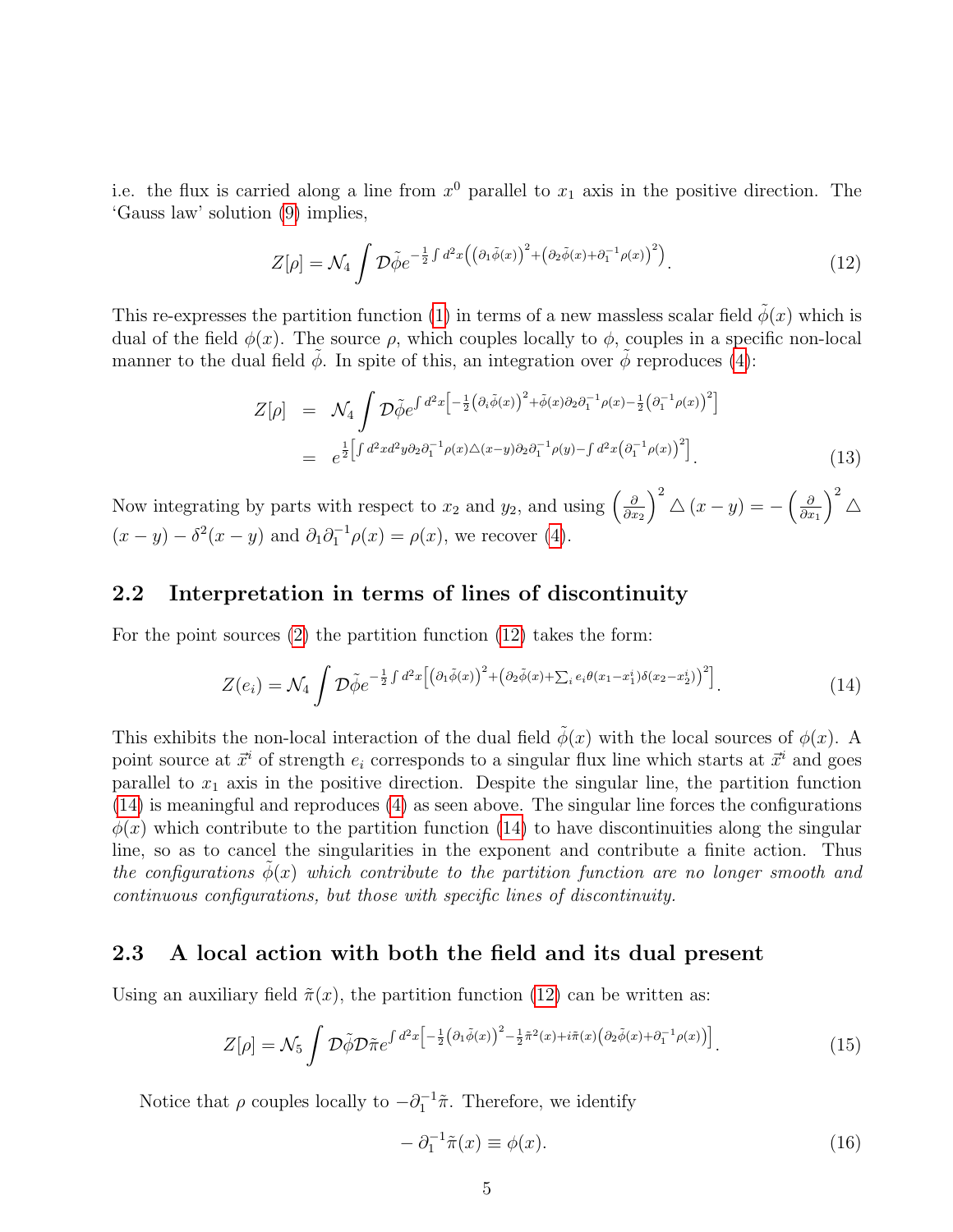We can now explore the correlation function of  $\phi(x)$  with its dual field  $\tilde{\phi}(x)$ . For this we introduce a local source  $\tilde{\rho}(x)$  and couple it to  $\phi(x)$ . The partition function [\(15\)](#page-4-4) takes the form:

<span id="page-5-1"></span>
$$
Z[\rho,\tilde{\rho}] = \mathcal{N}_6 \int \mathcal{D}\phi \mathcal{D}\tilde{\phi} e^{\int d^2x \left[ -\frac{1}{2} (\partial_1 \phi(x))^2 - \frac{1}{2} (\partial_1 \tilde{\phi}(x))^2 - i \partial_1 \phi(x) \partial_2 \tilde{\phi}(x) + i (\rho(x) \phi(x) + \tilde{\rho}(x) \tilde{\phi}(x)) \right]}.
$$
 (17)

The partition function [\(17\)](#page-5-1) represents the original theory [\(1\)](#page-2-1) with only  $\phi(x)$  field as an equivalent local theory with both the field and its dual simultaneously present. Moreover it is self-dual as the action itself is invariant under:  $\phi \leftrightarrow \tilde{\phi}$  and  $\rho \leftrightarrow \tilde{\rho}$ . The action in [\(17\)](#page-5-1) also has discrete inversion symmetry:  $\phi \to -\phi$ ,  $\tilde{\phi} \to -\tilde{\phi}$ ,  $\rho \to -\rho$ ,  $\tilde{\rho} \to -\tilde{\rho}$ . In the absence of sources, the action in [\(17\)](#page-5-1) is also invariant under the following global transformations:

<span id="page-5-3"></span>
$$
\phi(x_1, x_2) \to \phi(x_1, x_2) + \sigma, \quad \tilde{\phi}(x_1, x_2) \to \tilde{\phi}(x_1, x_2) + \tilde{\sigma}.
$$
\n(18)

However, it is not manifestly invariant under rotations of the 2-d space. The traditional  $(\partial_2 \phi)^2$ and  $(\partial_2 \tilde{\phi})^2$  terms are not present. Also, the action is not real (even in the absence of the and  $(\nu_2 \varphi)$  terms are not present. Also, the action is not real (even in the absence of the<br>imaginary sources we are using). The term bilinear in  $\phi$  and  $\tilde{\phi}$  has  $\sqrt{-1}$  factor. (This  $\sqrt{-1}$ factor, however, would not be present in Minkowski space. This is the case considered in Refs. [\[1,](#page-17-0) [2\]](#page-17-1).) In spite of all this, the equivalence of the action to the traditional partition function is seen by integrating over one or the other field (in the absence of sources). It should be noted that the lack of manifest rotation invariance can be traced back to the specific choice of the  $x_1$ -direction in our solution [\(9\)](#page-3-1) of the Gauss law constraint.

We see from [\(15\)](#page-4-4) that if we regard  $x_2$  as the Euclidean time, the partition function [\(12\)](#page-4-2) corresponds to the Hamiltonian density  $(Z = \lim_{T \to \infty} \text{Tr}e^{-TH})$ :

$$
\mathcal{H}(\tilde{\pi}, \tilde{\phi}) = \frac{1}{2}\tilde{\pi}^2(x) + \frac{1}{2}\left(\partial_1\tilde{\phi}(x)\right)^2 \tag{19}
$$

with canonically conjugate variables  $(\phi(x), \tilde{\pi}(x))$ . Thus [\(16\)](#page-4-5) relates the field  $\phi(x)$  non-locally to the momentum  $\tilde{\pi}$  conjugate to the dual field  $\phi(x)$  [\[20\]](#page-18-7). This connects the formalism of the present work to condensed matter system Hamiltonians [\[3,](#page-17-2) [4\]](#page-17-3). With this interpretation, [\(17\)](#page-5-1) is not so exotic. Nevertheless, it is very useful as the field and its dual are on the same footing.

#### <span id="page-5-0"></span>2.4 Correlations of the field  $\phi$  with its dual  $\phi$

Evaluating [\(17\)](#page-5-1) and taking functional derivatives with respect to the sources  $\rho(x)$  and  $\tilde{\rho}(x)$  we get correlation functions of field  $\phi(x)$  with its dual  $\phi(x)$ :

<span id="page-5-2"></span>
$$
Z[\rho,\tilde{\rho}] = \mathcal{N}_6 \int \mathcal{D}\phi \mathcal{D}\tilde{\phi} e^{\int d^2x \left[ -\frac{1}{2} \left( \phi(x) \ \tilde{\phi}(x) \right) \left( \begin{array}{cc} -\partial_1^2 & -i\partial_1 \partial_2 \\ -i\partial_1 \partial_2 & -\partial_1^2 \end{array} \right) \left( \begin{array}{c} \phi(x) \\ \tilde{\phi}(x) \end{array} \right) + i \left( \phi(x) \ \tilde{\phi}(x) \right) \left( \begin{array}{c} \rho(x) \\ \tilde{\rho}(x) \end{array} \right) \right]}_{;}
$$
\n
$$
= e^{-\frac{1}{2} \int d^2x d^2y \left[ (\rho(x) \ \tilde{\rho}(x)) \left( \begin{array}{cc} -\partial_1^2 & -i\partial_1 \partial_2 \\ -i\partial_1 \partial_2 & -\partial_1^2 \end{array} \right) \left( \begin{array}{c} \rho(y) \\ \tilde{\rho}(y) \end{array} \right) \right]}_{;}
$$
\n(20)

Now using

$$
\begin{pmatrix} -\partial_1^2 & -i\partial_1\partial_2 \\ -i\partial_1\partial_2 & -\partial_1^2 \end{pmatrix}^{-1}(x,y) = \begin{pmatrix} 1 & -i\partial_1^{-1}\partial_2 \\ -i\partial_1^{-1}\partial_2 & 1 \end{pmatrix} \triangle (x-y),
$$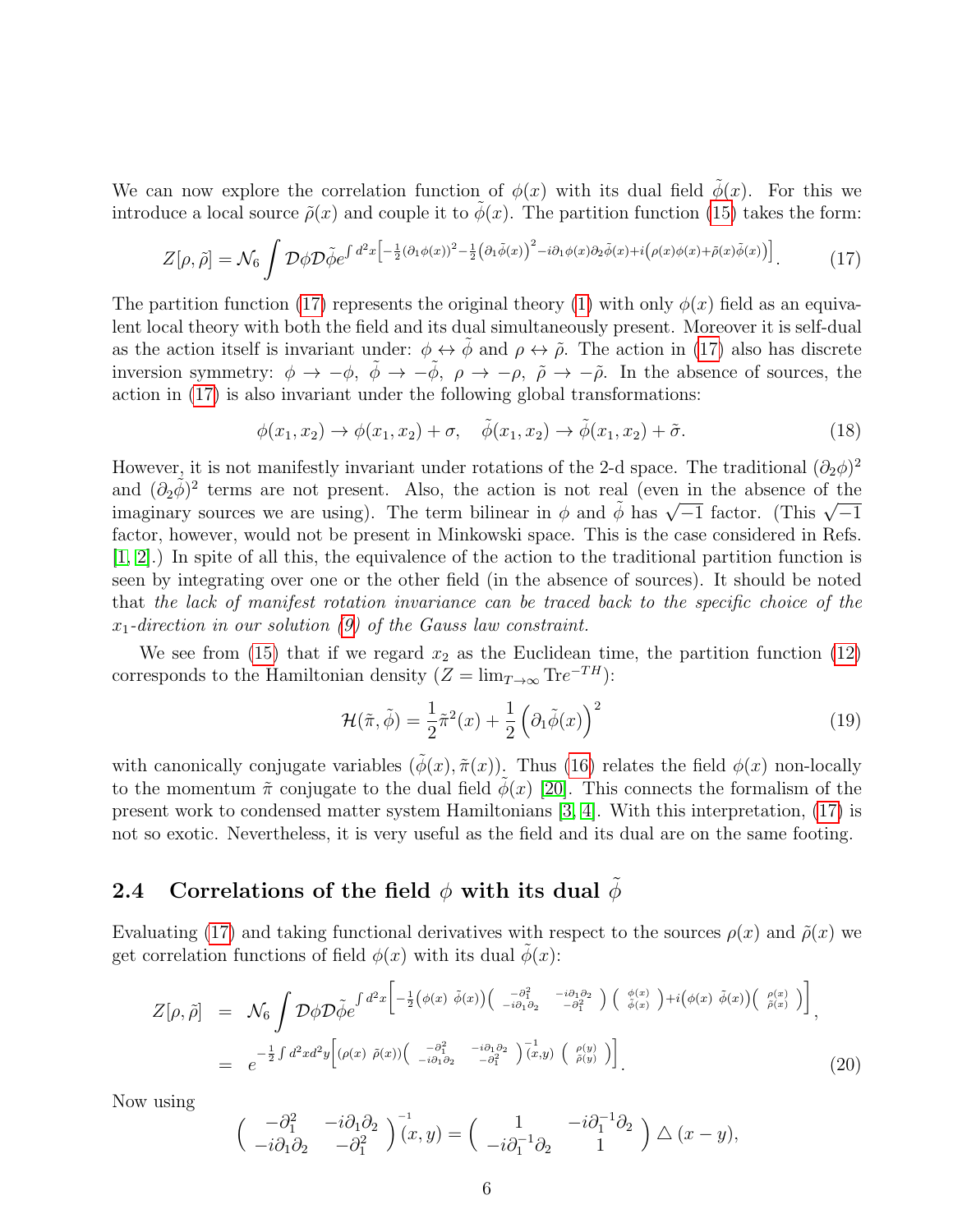we get:

$$
\langle \phi(x)\phi(y)\rangle = \triangle(x-y) \tag{21}
$$

which is consistent with [\(4\)](#page-3-2), and

$$
\langle \tilde{\phi}(x)\tilde{\phi}(y)\rangle = \triangle(x-y) \tag{22}
$$

as expected for a massless real scalar field. The correlation function of the field  $\phi(x)$  with its dual  $\phi(y)$  is:

<span id="page-6-0"></span>
$$
\langle \phi(x)\tilde{\phi}(y)\rangle = -\frac{i}{2} [\partial_1^{-1}\partial_2 \bigtriangleup (\vec{x} - \vec{y}) + x \leftrightarrow y]. \tag{23}
$$

In [\(23\)](#page-6-0) the operator  $\partial_1^{-1}\partial_2$  acting on  $\Delta(\vec{x}-\vec{y})$  is with respect to the first coordinate  $\vec{x}$ . We define:

$$
\frac{\Theta(\vec{x})}{2\pi} \equiv \partial_1^{-1}\partial_2 \triangle (x) = -\frac{1}{2\pi}\partial_1^{-1}\frac{x_2}{r^2} = -\frac{x_2}{2\pi} \int_{-\infty}^{x_1} dx_1' \frac{1}{(x_1')^2 + (x_2)^2} = -\frac{1}{2\pi} \left( \tan^{-1}\frac{x_1}{x_2} + \frac{\pi}{2} \right). (24)
$$

We now have to directly address the integral to choose the branch for the definition of inverse of tan. The integral

$$
\int_{-\infty}^{x_1} dx'_1 \frac{1}{(x'_1)^2 + (x_2)^2} \tag{25}
$$

is positive definite and well defined as long as  $x_2 \neq 0$ . Even for  $x_2 = 0$ , it is well defined if  $x_1$  < 0 because the integrand never blows up. Making a change of variables from  $x'_1$  to  $t \equiv \frac{x'_1}{|x_2|}$ , we get

$$
\Theta(\vec{x}) = -\text{sgn}(x_2) \int_{-\infty}^{\frac{x_1}{|x_2|}} dt \frac{1}{1+t^2}
$$
\n(26)

where sgn(x<sub>2</sub>) equals +1(−1) for  $x_2 > 0$  (x<sub>2</sub> < 0). Therefore, as shown in Figure [1,](#page-7-0)  $\Theta(\vec{x})$  is the angle subtended by the vector  $\vec{x}$  measured in the anti-clockwise direction with starting value  $-\pi$  from the positive  $x_1$ -axis. Thus

<span id="page-6-1"></span>
$$
\langle \phi(x)\tilde{\phi}(y)\rangle = -\frac{i}{4\pi} \left(\Theta(\vec{x} - \vec{y}) + \Theta(\vec{y} - \vec{x})\right). \tag{27}
$$

Note that  $\Theta(\vec{x})$  is discontinuous along the positive  $x_1$  axis because it changes from  $-\pi$  to  $+\pi$  as  $x_2$  changes from a positive value to negative value as shown in Figure [1-](#page-7-0)a. Thus the correlation function of the field with its dual [\(27\)](#page-6-1) is discontinuous whenever  $\vec{x}-\vec{y}$  is parallel to the x<sub>1</sub>-axis. As shown in Figure [1-](#page-7-0)b, it changes by  $\frac{i}{2}$ sgn $(x_1 - y_1)$  as  $(x_2 - y_2)$  changes sign from negative to positive. Note that the x<sub>1</sub>-axis is singled out in [\(9\)](#page-3-1), leading to  $\partial_1^2$  in the diagonal elements in [\(20\)](#page-5-2), and then to  $\partial_1^{-1}$  in [\(23\)](#page-6-0). Thus this discontinuity is a reflection of the boundary condition forced by the line discontinuity generated by the field  $\phi(x)$  in the configuration space of its dual field  $\phi(y)$ .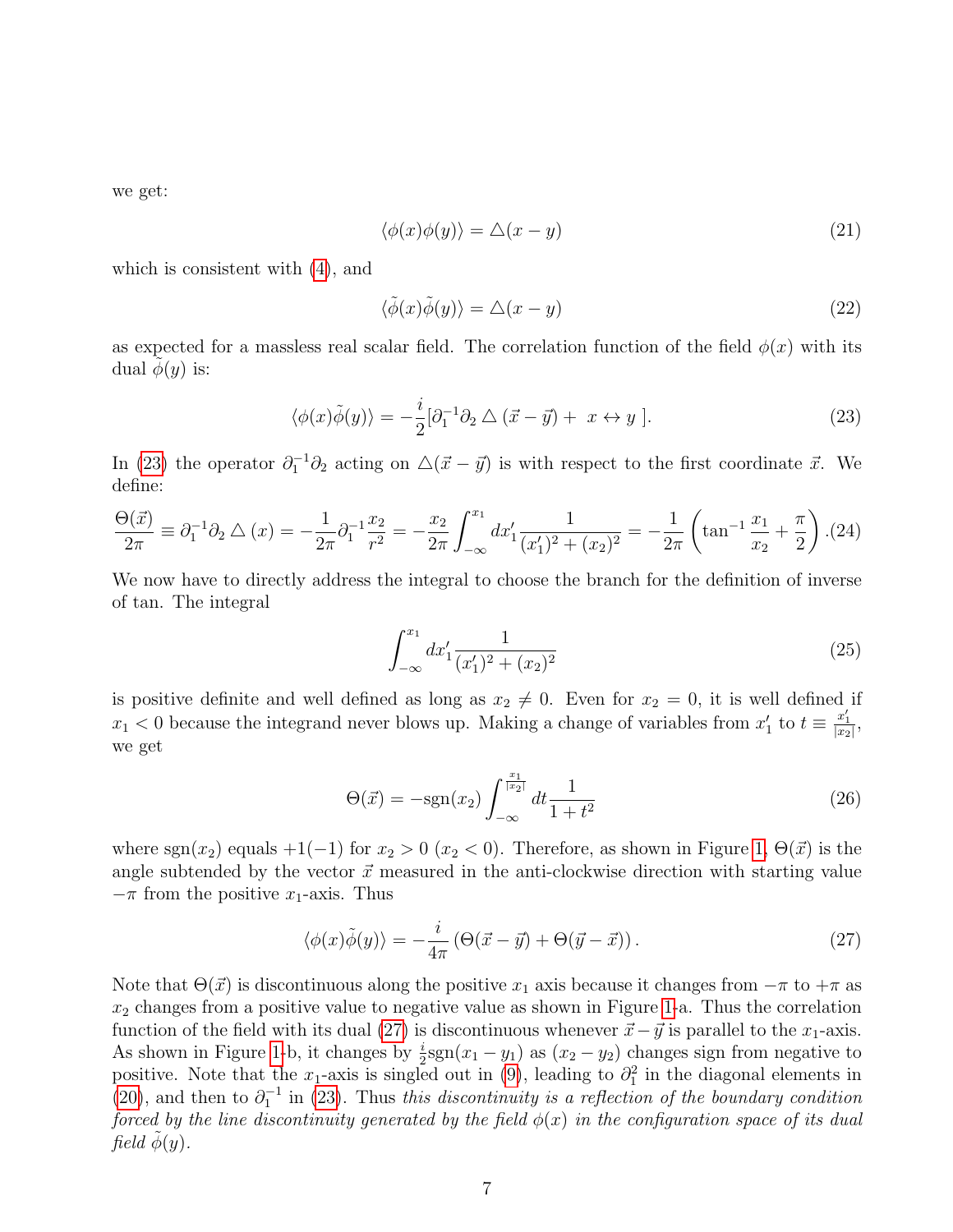

<span id="page-7-0"></span>Figure 1: The discontinuities in (a) the angle  $\Theta(\vec{x})$ , (b) the correlation function  $\langle \phi(x)\tilde{\phi}(0)\rangle =$  $-\frac{i}{4}$  $\frac{i}{4\pi}(\Theta(\vec{x}) + \Theta(-\vec{x}))$  across the (horizontal)  $x_1$ -axis.

It is convenient to define the standard azimuthal angle  $\theta(\vec{x})$   $(0 < \theta(\vec{x}) < 2\pi)$  by

$$
\theta(\vec{x}) \equiv \Theta(\vec{x}) + \pi,\tag{28}
$$

obeying the standard relation:

$$
\theta(-\vec{x}) = \theta(\vec{x}) + \pi \text{sgn}(x_2). \tag{29}
$$

The correlation function [\(27\)](#page-6-1) can now be written as:

$$
\langle \phi(x)\tilde{\phi}(y)\rangle = -i\left(\frac{\theta(\vec{x}-\vec{y})}{2\pi} + \frac{\text{sgn}(x_2 - y_2)}{4} - \frac{1}{2}\right). \tag{30}
$$

Thus the correlation function of the field  $\phi(x)$  with its dual  $\tilde{\phi}(y)$  has the following unusual properties:

- 1. It does not fall off with the distance, reflecting the non-local effect  $\phi(x)$  has in the configuration space of  $\phi(x)$ .
- 2. The correlation depends on the orientation of the relative vector  $\vec{x}-\vec{y}$  in space. Note that the fields  $\phi(x)$  and  $\phi(x)$  are by themselves scalar fields and therefore their correlations would be expected to depend only on the distance of separations and not on the orientation of the relative vector. This scalar nature is true if we consider the correlations of the field  $\phi$  only (or  $\phi$  only) at various points. However, as discussed in detail in Section [3,](#page-8-0) the correlations of  $\phi$  and  $\phi$  acquire a direction dependence. The reason again is the non-local effect produced by  $\phi$  in the configurations of  $\phi$  or vice-versa.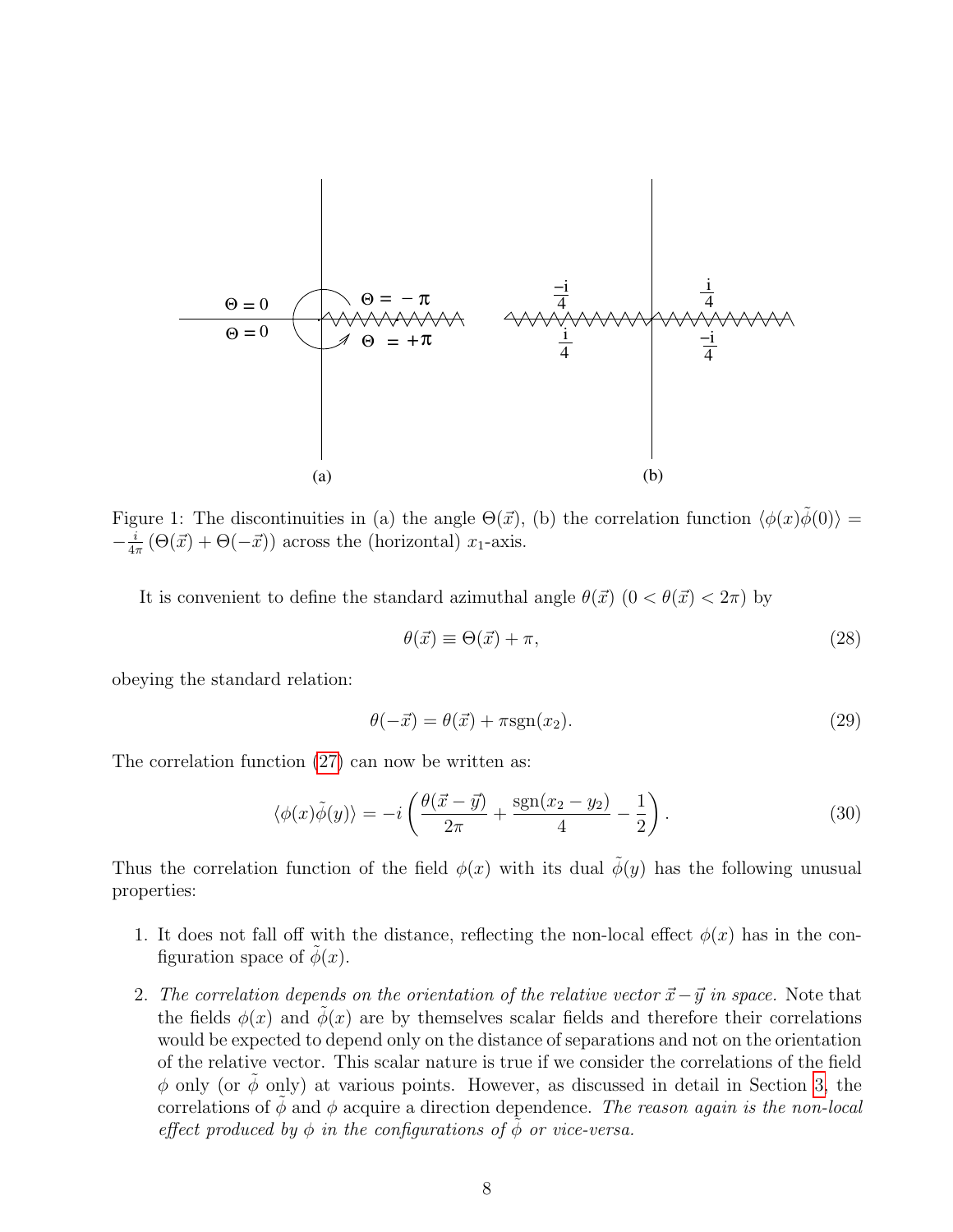- 3. Even though  $\phi$  and  $\tilde{\phi}$  are real fields, their mutual correlations are pure imaginary. The technical reason is that the action in the partition function [\(17\)](#page-5-1) is no longer real.
- 4. The  $\langle \phi(x)\phi(y)\rangle$  correlations given by [\(27\)](#page-6-1) are symmetric under the interchange of  $\vec{x}$  and  $\vec{y}$ . The reason can be traced to [\(20\)](#page-5-2) where we inverted a symmetric matrix.

We finally have the master formula (see equations  $(20)-(23)$  $(20)-(23)$  $(20)-(23)$ ):

<span id="page-8-2"></span>
$$
Z[\rho,\tilde{\rho}] = e^{\int d^2x d^2y \left[ -\frac{1}{2}\rho(x)\triangle(x-y)\rho(y) - \frac{1}{2}\tilde{\rho}(x)\triangle(x-y)\tilde{\rho}(y) + i\rho(x) \left( \frac{\theta(\vec{x}-\vec{y})}{2\pi} + \frac{\text{sgn}(x_2-y_2)}{4} - \frac{1}{2} \right) \tilde{\rho}(y) \right]}.
$$
(31)

One can also use the linear combinations of the fields  $\phi(x)$  and its dual  $\tilde{\phi}(x)$ :

$$
\xi_{\pm}(x) = \frac{1}{2} \left( \phi(x) \pm \tilde{\phi}(x) \right). \tag{32}
$$

The action in [\(17\)](#page-5-1) decouples in  $\xi_+$  and  $\xi_-$  [\[1,](#page-17-0) [2\]](#page-17-1):

$$
S[\phi,\tilde{\phi}] = S[\xi_{+},\xi_{-}] = \int d^{2}x \left( (\partial_{1}\xi_{+})^{2} + i\partial_{1}\xi_{+}\partial_{2}\xi_{+} + (\partial_{1}\xi_{-})^{2} - i\partial_{1}\xi_{-}\partial_{2}\xi_{-} \right). \tag{33}
$$

The correlation functions of these combinations are:

$$
\langle \xi_{+}(x)\xi_{+}(0) \rangle = -\frac{1}{4\pi} \left( \ln \frac{z}{R} + i\pi \left( \frac{\operatorname{sgn} x_{2}}{2} - 1 \right) \right), \n\langle \xi_{-}(x)\xi_{-}(0) \rangle = -\frac{1}{4\pi} \left( \ln \frac{\bar{z}}{R} - i\pi \left( \frac{\operatorname{sgn} x_{2}}{2} - 1 \right) \right),
$$
\n(34)

where  $z = x_1 + ix_2$ . The fields  $\xi_{\pm}$  are related to holomorphic and anti-holomorphic fields  $\varphi(z)$ and  $\bar{\varphi}(\bar{z})$  used in CFT, and are involved in bosonization also. (See, for example, Refs. [\[19\]](#page-18-6) and [\[20\]](#page-18-7); see also our equation [\(52\)](#page-11-0).)

## <span id="page-8-0"></span>3 Vertex operators of the field  $\phi$  and its dual  $\phi$

Point sources [\(2\)](#page-3-3) correspond to vertex operators  $e^{ie_i\phi(x^i)}$  of well known Coulomb gas formalism for minimal CFTs [\[8,](#page-17-7) [9\]](#page-17-8). Their well known correlation functions are read off from the master formula [\(4\)](#page-3-2) and the regularized propagator [\(6\)](#page-3-4),

<span id="page-8-1"></span>
$$
\langle \prod_{i} e^{ie_i \phi(x^i)} \rangle = e^{-\frac{1}{2} \int d^2 x \, d^2 y (\sum_i e_i \delta^2 (x - x^i)) \Delta (x - y) (\sum_j e_j \delta^2 (y - x^j))}
$$
\n
$$
= \left(\frac{R}{a}\right)^{-\frac{1}{4\pi} (\sum_i e_i)^2} \prod_{i < j} \left(\frac{|x^i - x^j|}{a}\right)^{\frac{e_i e_j}{2\pi}}.
$$
\n
$$
(35)
$$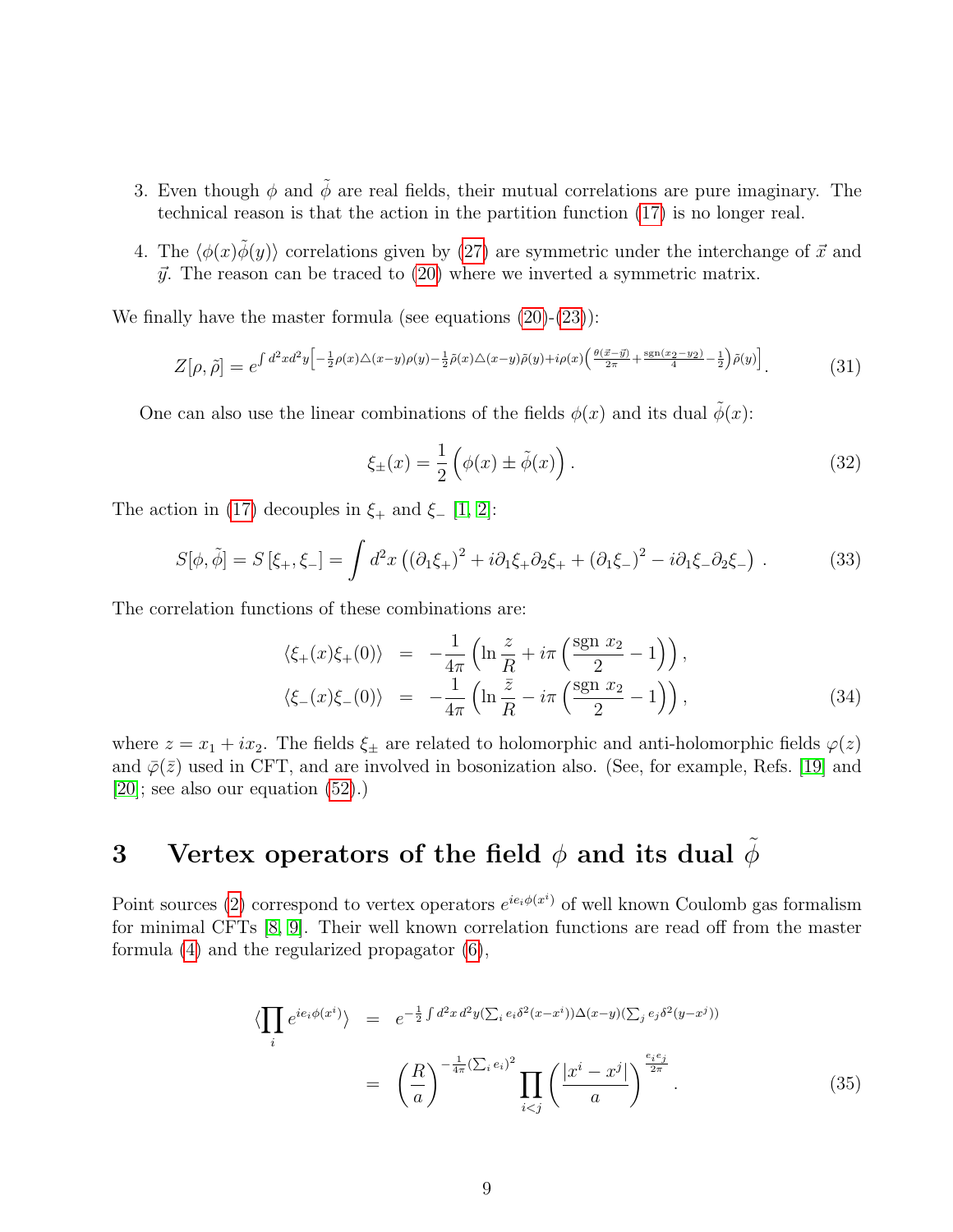When  $R \to \infty$ , only the net charge zero  $(\sum_i e_i = 0)$  correlation functions survive. Then, using  $\sum_{i < j} e_i e_j = -\frac{1}{2}$  $\frac{1}{2}\sum_i e_i^2$ , we can write the *a*-dependence in Eq. [\(35\)](#page-8-1) as  $\prod_i a^{e_i^2/4\pi}$ . So, to get finite correlations as the ultraviolet regulator  $a \to 0$ , we 'renormalize' the vertex operators [\[19\]](#page-18-6):

$$
:e^{ie_i\phi(x)} := a^{-\frac{e_i^2}{4\pi}}e^{ie_i\phi(x)}.
$$
\n(36)

This amounts to removing self correlations  $\langle \phi(x)\phi(x) \rangle$  in  $e^{ie\phi(x)}$ . The expression in Eq. [\(35\)](#page-8-1) then reduces to just  $\prod_{i < j} |x^i - x^j|^{\frac{e_i e_j}{2\pi}}$ . For the neutral combination,

$$
\langle :e^{ie\phi(x)}::e^{-ie\phi(y)}:\rangle = \frac{1}{|x-y|^{\frac{e^2}{2\pi}}}.
$$
\n(37)

We may define vertex operators for the dual field  $\tilde{\phi}$  in a similar manner:

$$
\langle :e^{ig\tilde{\phi}(x)}::e^{-ig\tilde{\phi}(y)}:\rangle = \frac{1}{|x-y|^{\frac{g^2}{2\pi}}}.
$$
\n(38)

The mixed correlation functions can be computed using the master formula [\(31\)](#page-8-2). We need charge neutrality separately for field  $\phi$  and dual field  $\phi$ , for finite correlation function in  $R \to \infty$ limit. It is as if we have two Coulomb gas partition functions, except that cross-correlations are also present:

<span id="page-9-0"></span>
$$
\langle \prod_i : e^{ie_i \phi(x^i)} : \prod_k : e^{ig_k \tilde{\phi}(y^k)} : \rangle = \prod_{i < j} |\vec{x}^i - \vec{x}^j|^{\frac{e_i e_j}{2\pi}} \prod_{k < l} |\vec{y}^k - \vec{y}^l|^{\frac{g_k g_l}{2\pi}} \prod_{i,k} e^{ie_i g_k \left[ \frac{\theta(\vec{x}^i - \vec{y}^k)}{2\pi} + \frac{\text{sgn}(x_2^i - y_2^k)}{4} - \frac{1}{2} \right]} \tag{39}
$$

with  $\sum_i e_i = 0, \sum_k g_k = 0.$ 

Generally these correlation function have jumps in phase whenever a relative vector  $\vec{x}^i - \vec{y}^k$ tends to be parallel to the  $x_1$ -axis (see Figure [1-](#page-7-0)b). We may alternatively interpret that the correlation functions are multivalued. The discontinuity, as explained after  $(27)$ , reflects the line discontinuity produced by  $\phi$  in the configuration space of  $\phi$ . The specific role of  $x_1$ -axis is due to our choice of the solution of the Gauss' law constraint. This parallels the role of Dirac string in Dirac formulation of the magnetic monopole. Let  $e_i = m_i e, g_k = n_k g$  (where  $m_i$  and  $n_k$  are integers) with the Schwinger quantization condition

$$
eg = 4\pi \tag{40}
$$

Consider the lowest values  $m_i = 1$  and  $n_k = 1$ . The corresponding phase in [\(39\)](#page-9-0) is then  $\exp[-4\pi \langle \phi(x)\tilde{\phi}(y)\rangle]$ , and equals  $e^{\pm i\pi}$  across the x<sub>1</sub>-axis (refer to Figure [1-](#page-7-0)b). Thus the phase is continuous, the 'string' is no longer visible and the correlation functions are single valued.

We now briefly explain when we get the Schwinger quantization condition, and when the Dirac quantization condition  $eg = 2\pi$ . By introducing field  $\phi$  in [\(17\)](#page-5-1) and inverting the symmet-ric matrix in [\(20\)](#page-5-2), we got  $\frac{1}{2}(\Theta(\vec{x}-\vec{y}) + \Theta(\vec{y}-\vec{x}))$  in [\(27\)](#page-6-1). This is the analogue of the Schwinger potential, since the line discontinuity is distributed to both positive and negative  $x_1$  axis (as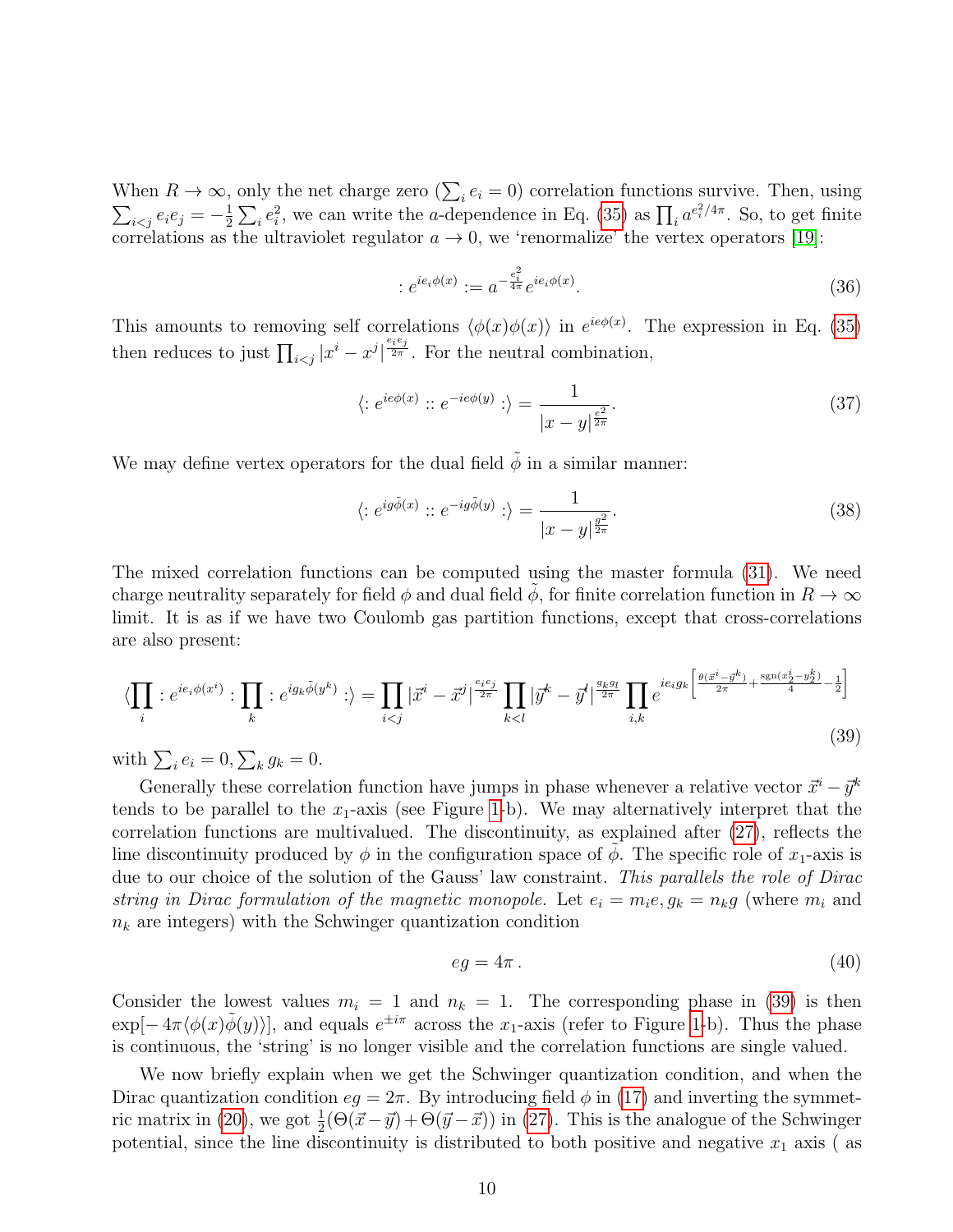in Figure [1-](#page-7-0)b). Thus this is due to insisting on a symmetric quadratic form in  $\phi$  and  $\phi$ . On the other hand, having only  $\Theta(\vec{x} - \vec{y})$  in [\(27\)](#page-6-1) is the analogue of the Dirac potential, since it has the line discontinuity only across the positive  $x_1$  axis. This is obtained from the partition function in terms of the dual field  $\phi$  alone, after adding a source for  $\phi$  and integrating over  $\phi$ . This has been done in the Appendix. In this case the 'string' becomes invisible for the Dirac quantization condition  $eg = 2\pi$ .

Rotation covariance now manifests in an unusual manner. Though  $\phi$  and  $\tilde{\phi}$  were separately scalar fields, the mutual correlation functions [\(39\)](#page-9-0) undergo transformation under the rotation  $\theta(\vec{x} - \vec{y}) \rightarrow \theta(\vec{x} - \vec{y}) + \omega$ . In other words, [\(39\)](#page-9-0) are not invariant, but only covariant, under rotation. Thus the vertex operators have acquired a 'spin'. This is in analogy with the Saha-Wilson [\[21,](#page-18-8) [22,](#page-18-9) [23\]](#page-18-10) contribution (of the electromagnetic field) to the total angular momentum of a charge-monopole system. With  $eg = 2\pi$ , [\(39\)](#page-9-0) transforms under the above rotation by a factor of  $e^{\pm i\omega}$ . So the vertex operators may be assigned the following transformation property under rotation:

<span id="page-10-1"></span>
$$
e^{\pm ie\phi(x)} \rightarrow e^{\pm ie\phi(x)},
$$
  
\n
$$
e^{\pm ig\tilde{\phi}(y)} \rightarrow e^{\pm i\omega}e^{\pm ig\tilde{\phi}(y)},
$$
\n(41)

i.e., the dual field vertex operators  $e^{\pm ig\tilde{\phi}(y)}$  have acquired spin  $\pm$  1. Equivalently we may assign spin to  $e^{\pm ie\phi(x)}$ . We emphasize that the underlying reason for the generation of spin from scalar fields is that the correlation function between  $\phi(x)$  and  $\phi(y)$  depends on the orientation of the relative vector  $\vec{x} - \vec{y}$ .

### <span id="page-10-0"></span>4 Fermions from Bosons

In the previous section, we obtained vertex operators with spin from scalar fields. With  $\frac{eg}{2\pi} = 1$ , the spins were integer valued (in particular  $\pm 1$  in [\(41\)](#page-10-1)). In this section, we consider the case of half-integer quantization, viz  $\frac{eg}{2\pi} = \frac{1}{2}$  $\frac{1}{2}$ . In this case, the discontinuity in phase is  $\pi$  for the correlation functions [\(39\)](#page-9-0), and so the line of discontinuity is now visible. Despite this, the case is of significance. We generate operators that have spin  $\frac{1}{2}$ . They change sign under rotation by 2π. Indeed in the case of  $e^2 = g^2 = \pi$  we recover the correlation functions of the free fermions [\[19,](#page-18-6) [20\]](#page-18-7).

The action for the free massless (Dirac) fermions in two Euclidean dimensions is:

<span id="page-10-2"></span>
$$
S = \frac{1}{2\pi} \int d^2x \left( \bar{\psi}_+(x)\partial_+ \psi_+(x) + \bar{\psi}_-\partial_- \psi_-(x) \right) \tag{42}
$$

where  $\partial_{\pm} = \partial_1 \pm i \partial_2$ . Under rotation by an angle  $\omega$ ,

$$
\partial_{\pm} \to e^{\mp i\omega} \partial_{\pm}.\tag{43}
$$

The corresponding transformations on  $\psi_{\pm}(x)$  that leave the action [\(42\)](#page-10-2) invariant are:

<span id="page-10-3"></span>
$$
\psi_{\pm}(x) \to e^{\pm i\frac{\omega}{2}} \psi_{\pm}(x), \quad \bar{\psi}_{\pm}(x) \to e^{\pm i\frac{\omega}{2}} \bar{\psi}_{\pm}(x). \tag{44}
$$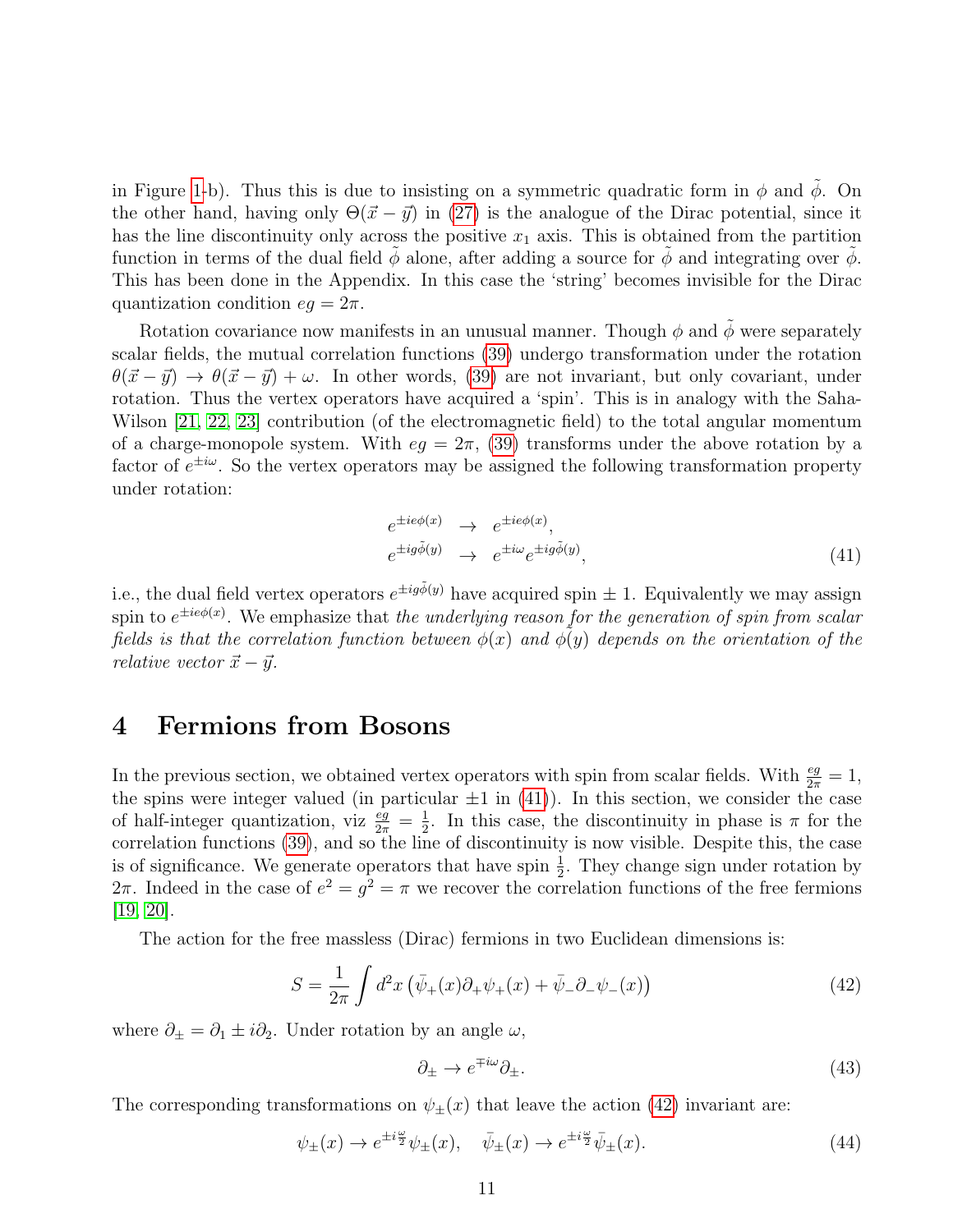Thus  $\psi_{+}(x)$  and  $\bar{\psi}_{+}(x)$  transform the same way by half the angle. ( $\psi$  and  $\bar{\psi}$  are independent Grassmann fields in the Euclidean functional integral). Thus  $\psi_{\pm}, \bar{\psi}_{\pm}$  change by a sign under full rotation by  $2\pi$  and carry spin  $\pm \frac{1}{2}$  $\frac{1}{2}$ . The propagators:

<span id="page-11-3"></span>
$$
\langle \psi_+(x)\bar{\psi}_+(y)\rangle = 2\pi \langle x|\frac{1}{\partial_+}|y\rangle = -2\pi \partial_-\bigtriangleup (x-y) = \frac{1}{(x-y)_+} = \frac{e^{-i\theta(\vec{x}-\vec{y})}}{|\vec{x}-\vec{y}|}.\tag{45}
$$

Here  $x_{\pm} = x_1 \pm ix_2$  and  $\theta(\vec{x})$  is the angle subtended by  $\vec{x}$  with the  $x_1$ -axis. We also have:

$$
\langle \psi_-(x)\bar{\psi}_-(y)\rangle = \frac{1}{(x-y)_-} = \frac{e^{i\theta(\vec{x}-\vec{y})}}{|\vec{x}-\vec{y}|}.\tag{46}
$$

All other correlation functions vanish:

$$
\langle \psi_-(x)\overline{\psi}_+(y)\rangle = 0, \langle \psi_+(x)\overline{\psi}_-(y)\rangle = 0, \langle \psi_-(x)\psi_-(y)\rangle = 0, \langle \psi_+(x)\psi_+(y)\rangle = 0.
$$
 (47)

The 2n-point functions are obtained by Wick's theorem for fermions:

<span id="page-11-1"></span>
$$
\langle \psi_+(x^1)\bar{\psi}_+(y^1)\psi_+(x^2)\bar{\psi}_+(y^2)\cdots\psi_+(x^n)\bar{\psi}_+(y^n)\rangle = \frac{1}{(x^1-y^1)_+}\frac{1}{(x^2-y^2)_+}\frac{1}{(x^3-y^3)_+}\cdots\frac{1}{(x^n-y^n)_+}
$$

$$
-\frac{1}{(x^1-y^2)_+}\frac{1}{(x^2-y^1)_+}\frac{1}{(x^3-y^3)_+}\cdots\frac{1}{(x^n-y^n)_+}+\cdots \text{all possible permutations of } y^1, y^2, \cdots y^n. \tag{48}
$$

The right hand side of [\(48\)](#page-11-1) contains n! terms and each term appears with  $\pm$  sign depending upon the corresponding sign of permutation of  $(y^1, y^2, \dots, y^n)$ . Therefore, the above correlation functions are simply:

$$
\langle \psi_+(x^1)\bar{\psi}_+(y^1)\psi_+(x^2)\bar{\psi}_+(y^2)\cdots\psi_+(x^n)\bar{\psi}_+(y^n)\rangle = \det\left[\frac{1}{(x^i-y^j)_+}\right]_{1\le i,j\le n}
$$
(49)

This can be further written as the Cauchy determinant formula (see equation (12.195) of [\[9\]](#page-17-8)):

<span id="page-11-4"></span>
$$
\langle \psi_+(x^1)\bar{\psi}_+(y^1)\psi_+(x^2)\bar{\psi}_+(y^2)\cdots\psi_+(x^n)\bar{\psi}_+(y^n)\rangle = (-1)^{\frac{n(n-1)}{2}}\frac{\prod_{i
$$

We have similar correlation functions for  $\psi_-, \bar{\psi}_-$  with  $x_+, y_+$  replaced by  $x_-, y_-.$ 

All these correlation functions are reproduced by combinations of vertex operators of  $\phi$  and the dual field  $\tilde{\phi}$  'close together' in the special case of

<span id="page-11-2"></span>
$$
e^2 = g^2 = \pi \,. \tag{51}
$$

To show this we consider the composite operators:

<span id="page-11-0"></span>
$$
\Psi_{\pm}^{\vec{\epsilon}}(\vec{x}) \equiv :e^{ie\phi(\vec{x}+\vec{\epsilon})}: :e^{\pm ig\tilde{\phi}(\vec{x})}:e^{\mp ie g\left(\frac{\theta(\vec{\epsilon})}{2\pi}+\frac{\text{sgn}(\epsilon_2)}{4}-\frac{1}{4}\right)},
$$
\n
$$
\bar{\Psi}_{\pm}^{\vec{\epsilon}}(\vec{x}) \equiv :e^{-ie\phi(\vec{x}+\vec{\epsilon})}: :e^{\mp ig\tilde{\phi}(\vec{x})}:e^{\mp ie g\left(\frac{\theta(\vec{\epsilon})}{2\pi}+\frac{\text{sgn}(\epsilon_2)}{4}-\frac{1}{4}\right)}.
$$
\n(52)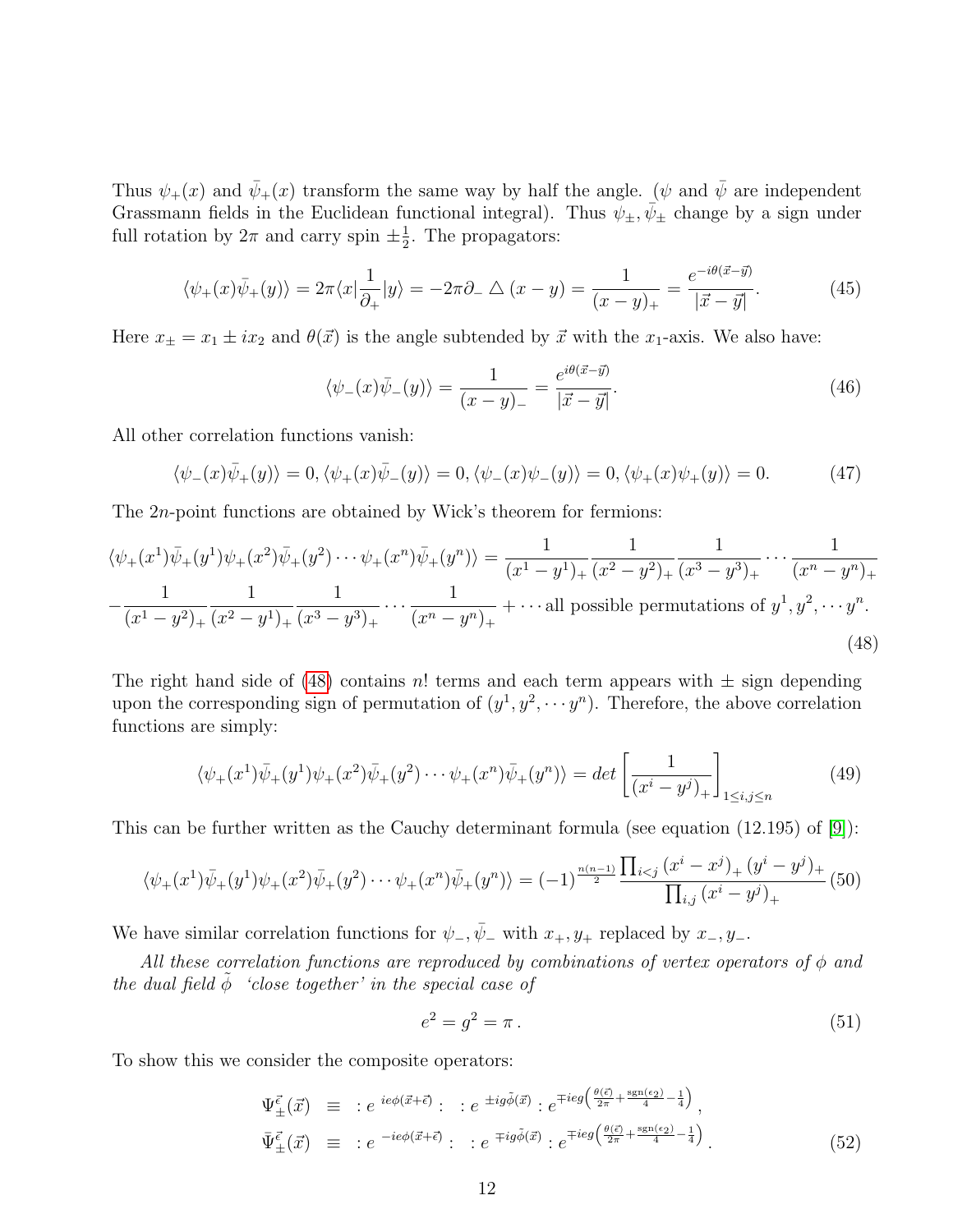$\Psi_{\pm}^{\vec{\epsilon}}(x)$  in [\(52\)](#page-11-0), for the case [\(51\)](#page-11-2), correspond to a point source charge  $e(=\pm\sqrt{\pi})$  at  $\vec{x}+\vec{\epsilon}$  for the field  $\phi$  and  $g(=\pm$  $\sqrt{\pi}$ ) for the dual field  $\phi$  at a nearby point  $\vec{x}$ . These are the analogues of the order-disorder composites  $\sigma(n)\mu(n^*)$  in the 2-d Ising model case (*n* and *n*<sup>\*</sup> being points on the lattice and the dual lattice respectively) which are known to behave as fermions [\[5\]](#page-17-4). Note that both  $\Psi^{\vec{\epsilon}}_+(\Psi^{\vec{\epsilon}}_-)$  and  $\bar{\Psi}^{\vec{\epsilon}}_+(\bar{\Psi}^{\vec{\epsilon}}_-)$  have the same, and not opposite, phase factor. This fact leads to the rotation property by half angle under  $\theta(\vec{\epsilon}) \to \theta(\vec{\epsilon}) + \omega$  just like  $\psi_+(\psi_-)$  in [\(44\)](#page-10-3). Under rotation by  $2\pi$ ,  $\Psi_{\pm}^{\vec{\epsilon}}$  and  $\Psi_{\pm}^{\vec{\epsilon}}$  all change by a sign as  $\theta(\vec{\epsilon})$  changes by  $2\pi$  and sgn $(\epsilon_2)$  does not change.

As explained in Section [2.3,](#page-4-1) the field  $\phi$  is non-locally related via [\(16\)](#page-4-5) to the the momentum  $\tilde{\pi} = \partial_2 \tilde{\phi}$  conjugate to  $\tilde{\phi}$ . So  $\phi(x_1, x_2) = -\int_{-\infty}^{x_1} dx'_1 (\partial/\partial x_2) \tilde{\phi}(x'_1, x_2)$ . Thus with  $e^2 = g^2 = \pi$ , the operators  $\Psi_{\pm}^{\vec{\epsilon}}$  in [\(52\)](#page-11-0) correspond to Mandelstam's construction of the fermion operator in the case of the free Fermi field (as given by equations (2.8) of [\[12\]](#page-17-11) for the case  $\beta^2 = 4\pi$ .) In [\(52\)](#page-11-0), we give the prescription for handling this composite fermion operator in our formalism.

From  $(39)$  and  $(52)$  we get:

$$
\langle \Psi_{+}^{\vec{\epsilon}}(x)\bar{\Psi}_{+}^{\vec{\epsilon}'}(y)\rangle = \frac{1}{|\vec{x}-\vec{y}|^{\frac{e^{2}+g^{2}}{2\pi}}}e^{-ieg\left(\frac{\theta(\vec{x}-\vec{y})}{\pi}+\frac{\text{sgn}(x_{2}-y_{2})}{2}-\frac{1}{2}\right)}.
$$
\n(53)

Note that the phase factors in [\(52\)](#page-11-0) have been chosen to cancel out the contribution of the selfcorrelation  $\langle \phi(\vec{x}+\vec{\epsilon})\phi(\vec{x})\rangle$  within each composite operator (compare [\(39\)](#page-9-0)). Thus the correlations of  $\Psi^{\vec{\epsilon}}$  defined as in [\(52\)](#page-11-0) are insensitive to  $\vec{\epsilon}$ , and we drop this superscript henceforth. For the special case [\(51\)](#page-11-2) we get:

$$
\langle \Psi_+(x)\bar{\Psi}_+(y)\rangle = \operatorname{sgn}(x_2 - y_2) \frac{e^{-i\theta(\vec{x}-\vec{y})}}{|\vec{x}-\vec{y}|}
$$
(54)

as  $e^{i\frac{\pi}{2}sgn(x_2-y_2)} = isgn(x_2-y_2)$ . We can now reproduce the fermion propagator [\(45\)](#page-11-3) with the identification:

<span id="page-12-0"></span>
$$
\langle \psi_+(x)\bar{\psi}_+(y)\rangle \equiv \text{ sgn}(x_2 - y_2)\langle \Psi_+(x)\bar{\Psi}_+(y)\rangle. \tag{55}
$$

The correlator  $\langle \bar{\psi}_+(y)\psi_+(x)\rangle$  is identified as the negative of the right-hand side of [\(55\)](#page-12-0), as  $\psi$ 's are Grassmann variables.

The factor sgn( $x_2 - y_2$ ) provides the crucial anti-symmetric term to relate the bosonic correlation functions to fermionic ones. The Klein factor required in bosonization [\[18\]](#page-18-5) comes from this factor. Consider the multi-fermion correlation function

<span id="page-12-1"></span>
$$
\langle \Psi_+(x^1)\bar{\Psi}_+(y^1)\Psi_+(x^2)\bar{\Psi}_+(y^2)\cdots\Psi_+(x^n)\bar{\Psi}_+(y^n)\rangle . \tag{56}
$$

As  $\Psi_+$ ,  $\bar{\Psi}_+$  are bosonic operators, [\(56\)](#page-12-1) is invariant under permutations of  $\{x^i\}$  and also of  $\{y^i\}$ . However, when we express a correlator like  $\langle \phi(x^i) \tilde{\phi}(x^j) \rangle$ , which involves the symmetric combination  $\theta(\vec{x}^i - \vec{x}^j) + \theta(\vec{x}^j - \vec{x}^i)$ , in terms of  $\theta(\vec{x}^i - \vec{x}^j)$  alone, the resulting expression involves the asymmetric term  $sgn(x_2^i - x_2^j)$  $2<sup>1</sup>$ ). In this way, [\(56\)](#page-12-1) gets split into parts which are individually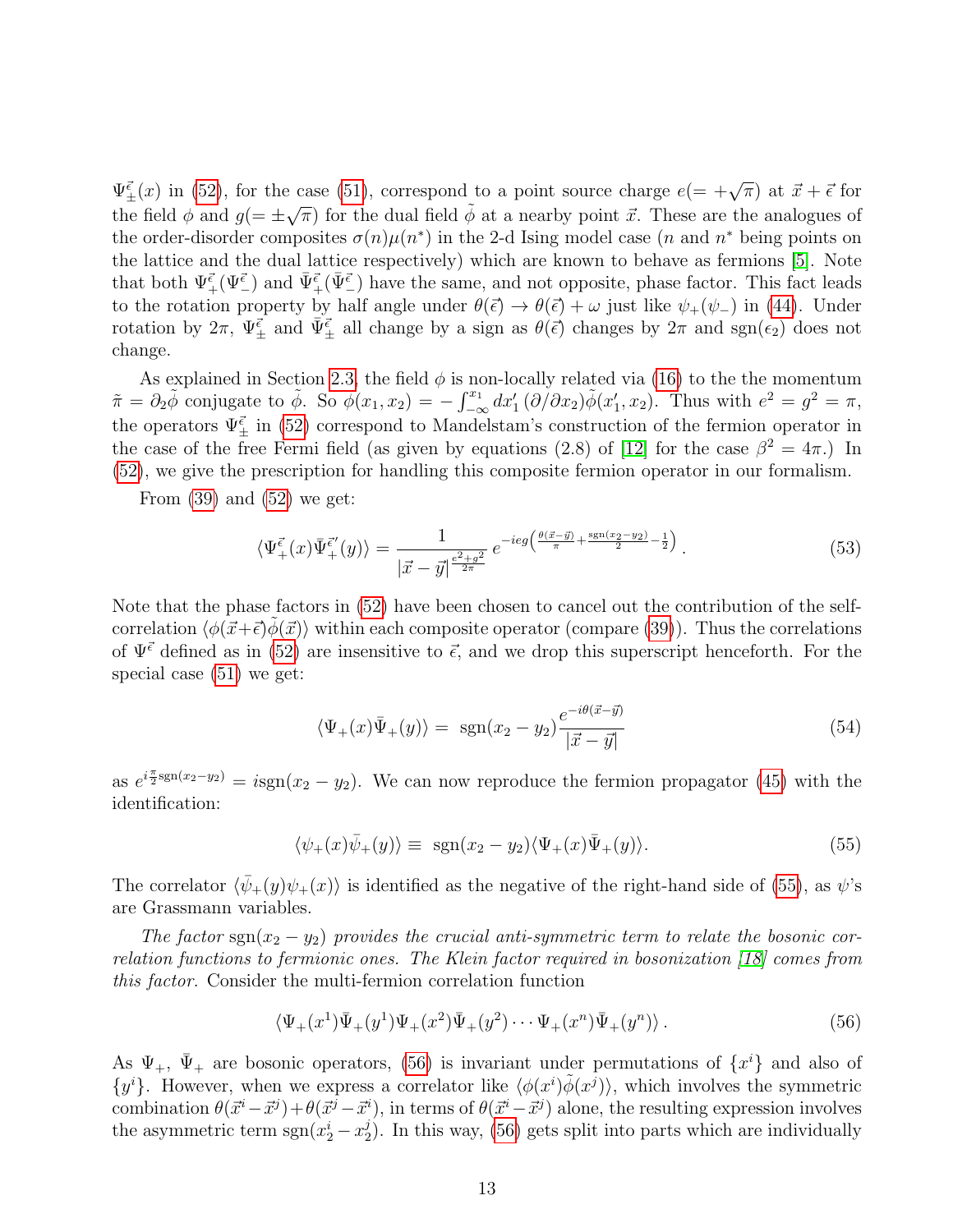non-invariant under permutations of  $\{x^{i}\}$  (or of  $\{y^{i}\}\$ ). Thus, using [\(39\)](#page-9-0), the correlator [\(56\)](#page-12-1) is equal to (with all self-correlations within each composite operator cancelling out)

$$
\frac{\prod_{i < j} (x^i - x^j)_+ \operatorname{sgn} (x_2^i - x_2^j) \prod_{k < l} (y^k - y^l)_+ \operatorname{sgn} (y_2^k - y_2^l)}{\prod_{i,k} (x^i - y^k)_+ \operatorname{sgn} (x_2^i - y_2^k)}.
$$
\n(57)

We can now reproduce  $(50)$ , by identifying

<span id="page-13-1"></span>
$$
\langle \psi_{+}(x^{1})\bar{\psi}_{+}(y^{1})\psi_{+}(x^{2})\bar{\psi}_{+}(y^{2})\cdots\psi_{+}(x^{n})\bar{\psi}_{+}(y^{n})\rangle
$$
  
\n
$$
\equiv (-1)^{n(n-1)/2} \prod_{i  
\n
$$
\times \langle \Psi_{+}(x^{1})\bar{\Psi}_{+}(y^{1})\Psi_{+}(x^{2})\bar{\Psi}_{+}(y^{2})\cdots\Psi_{+}(x^{n})\bar{\Psi}_{+}(y^{n})\rangle.
$$
 (58)
$$

Let us first choose  $\{x^i\}$  and  $\{y^i\}$  such that

<span id="page-13-2"></span> $x_2^1 > x_2^2 > x_2^3 > \cdots > x_2^n$  and  $y_2^1 > y_2^2 > y_2^3 > \cdots > y_2^n$ . (59)

In this case, all sgn  $\left(x_2^i - x_2^j\right)$  $\binom{1}{2} = +1$  for  $i < j$  and all sgn  $(y_2^k - y_2^l) = +1$  for  $k < l$ . Then any other ordering of  $\{x^i\}$  and  $\{y^i\}$  on the left-hand side of [\(58\)](#page-13-1) will change it by  $sgn \mathcal{P}_x sgn \mathcal{P}_y$ , where sgnP is the sign of the permutation P and  $sgn\mathcal{P}_x$  ( $sgn\mathcal{P}_y$ ) is the permutation which takes  $(x^1, x^2, \dots, x^n)$  (respectively  $(y^1, y^2, \dots, y^n)$ ) to the choice [\(59\)](#page-13-2).

We can also check that a correlator like  $\langle \Psi_+(x^1) \bar{\Psi}_+(y^1) \Psi_-(x^2) \bar{\Psi}_-(y^2) \rangle$  factorizes into  $\langle \Psi_+(x^1) \bar{\Psi}_+(y^1) \rangle$  and  $\langle \Psi_-(x^2) \bar{\Psi}_-(y^2) \rangle$ . This happens because terms such as  $|\vec{x}^1 - \vec{y}^2|$  involving arguments of  $\Psi_+$  and  $\Psi_-$  appear in both numerator and denominator and hence cancel. Also the phase factors such as  $\theta(\vec{x}^1 - \vec{y}^2)$  cancel because the combinations  $e_i g_k$  have opposite signs.

Finally, we note that the two fermion number conservations, i.e. conservation of  $\psi_+$  and of  $\psi$ <sub>-</sub>, can be traced to the two global symmetries [\(18\)](#page-5-3) of the bosonic fields  $\phi(x)$  and  $\tilde{\phi}(x)$  [\[20\]](#page-18-7). As a consequence of these symmetries, the correlations  $\langle \prod_i e^{ie_i \phi(x^i)} \prod_k e^{ig_k \tilde{\phi}(x^k)} \rangle$  are zero unless  $\sum_i e_i = 0$  and  $\sum_k g_k = 0$ . Thus these charge neutrality conditions are valid even for a finite area, though in Section [3](#page-8-0) we obtained them by requiring infrared finiteness.

### <span id="page-13-0"></span>5 Discussion

Our aim in this paper is to develop techniques for handling a field and its dual on an equal footing. We have both fields present in a local, self-dual action. The dual field is interpreted in terms of line discontinuities in the configurations of the original field (or vice versa). We have emphasized that the dual field explores new configurations of the original field. In many contexts the dual field and also composite operators made of both fields play an important role. Here we illustrate this in the simple case of a free massless real scalar field in two Euclidean dimensions. The action we consider has been used in string theory and is also related to Hamiltonians useful in one-dimensional condensed matter physics.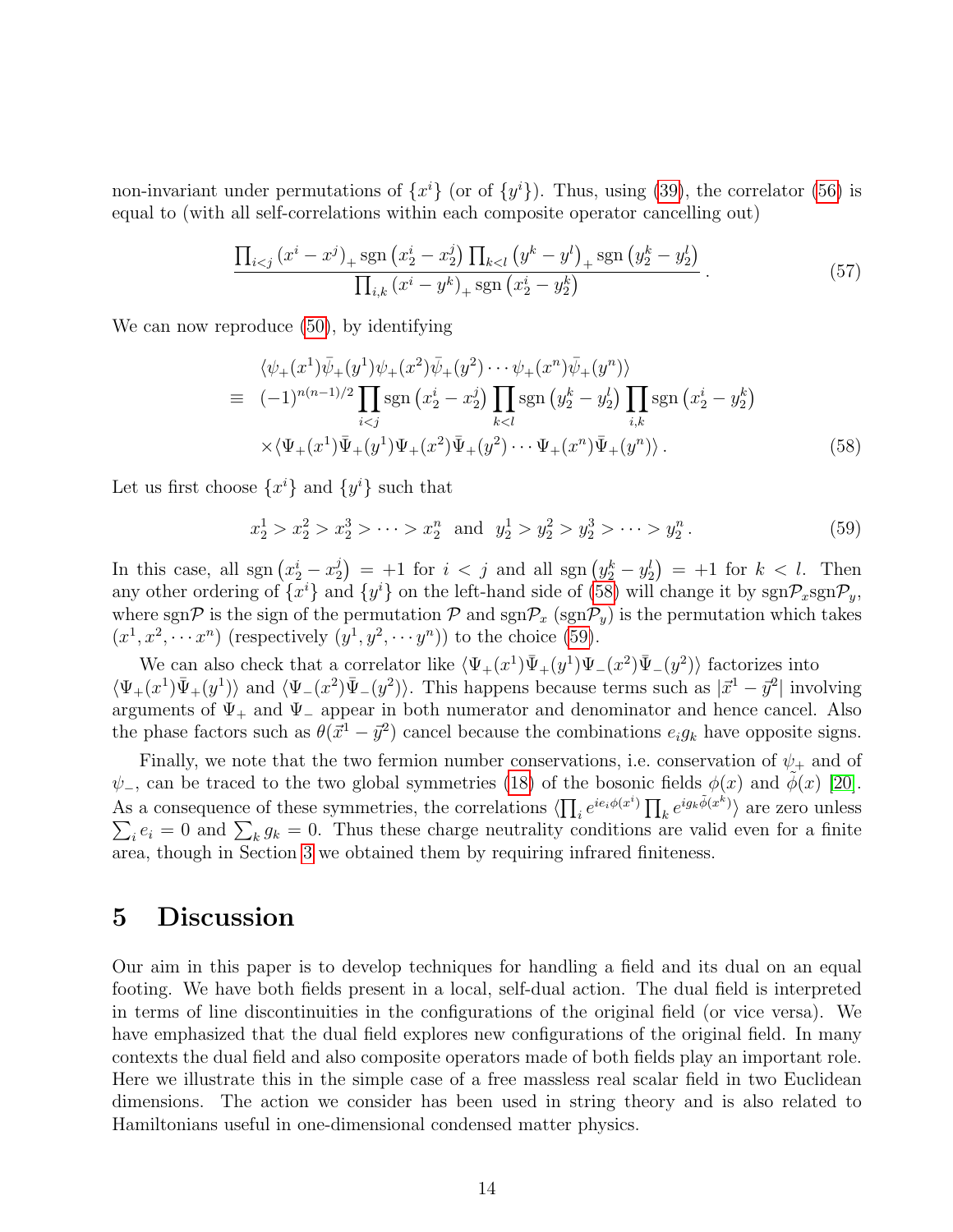This action is not manifestly invariant under rotations. The underlying reason is the specific choice of the line discontinuity to be made. This also gives unusual features of the correlations of the field with its dual. Even though the correlation of either field with itself is as expected for scalar fields, the mutual correlations have a dependence on the orientation. This leads to the generation of spin from scalar fields. This is in analogy with the Saha-Wilson contribution of the electromagnetic field to the angular momentum of a charge-monopole system. For correlations of vertex operators, rotation covariance is recovered at the cost of assigning a spin to these operators. Demanding single valuedness of the correlaton functions, or equivalently, invisibility of the line discontinuity, gives quantization condition for the charges of the field and the dual field. This parallels Dirac's argument for a charge-monopole system. For half-integer quantization, a system of point sources for the field and the dual field close together behaves as a fermion, in close analogy with the situation in 2-d Ising model.

The formalism used by us reproduces Mandelstam's construction of the fermion operator and clarifies sticky points in the bosonization programme. We have precise techniques for handling composite operators. We throw light on how antisymmetric correlation functions of fermions can be related to the bosonic correlation functions. Kinematical factors of sgn( $x_2-y_2$ ) which relate the two are naturally obtained, giving the Klein factors required in bosonization.

We now explain how our line discontinuity is related to soliton of zero width in the sine-Gordon model. For this we regard the  $x_1$ -axis as the time direction and the  $x_2$  axis as the space direction. A point source of unit charge for the field  $\phi$  at the point  $\vec{y}$  produces a singular flux line, starting at  $\vec{y}$  and along the positive  $x_1$ -direction, in the partition function in terms of the dual field  $\phi$ . So there is a discontinuity  $\Delta \phi = 1$  in the configurations of  $\phi$  at all times  $x_1 > y_1$ at the spatial point  $x_2 = y_2$ . Thus a soliton configuration of zero width is generated at time  $y_1$ by the vertex operator  $e^{i\phi(y)}$ .

The dual field is non-locally related to the conjugate momentum. This is the reason that even with double the number of fields, we are not introducing new degrees of freedom but only reinterpreting the original model. Even though we considered a free theory here our framework can accomodate interacting theories as well. The crucial point is that the dual field is related to the conjugate momentum and therefore involves only the kinetic energy part of the action and not the potential energy part. Thus for the theory  $\mathcal{L} = \frac{1}{2}$  $\frac{1}{2}(\partial_i \phi)^2 + V(\phi)$  our local theory with both the field and its dual is simply:

$$
\mathcal{L} = \frac{1}{2}(\partial_1 \phi)^2 + \frac{1}{2}(\partial_1 \tilde{\phi})^2 + i \partial_1 \phi(x) \partial_2 \tilde{\phi}(x) + V(\phi).
$$

The presence of  $V(\phi)$  makes important differences. In order that the action be finite in the presence of the line discontinuity,  $\phi$  can only take the values corresponding to the minima of  $V(\phi)$ . For  $V(\phi) = \lambda(\phi^2 - v^2)^2$ , these are only  $\pm v$  and not arbitrary as in the absence of  $V(\phi)$ . Also there is only one global invariance  $\tilde{\phi} \to \tilde{\phi} + \tilde{\sigma}$  and only one conserved fermion number.

We also want to emphasize that our considerations are not restricted to two dimensions or scalar theories. In Ref. [\[24\]](#page-18-11), we have developed local field theoretical formulation with both the field and its dual simultaneously present for the case of Abelian gauge theory in three dimensions and also in four dimensions. We can handle even non-abelian gauge theories in three and four dimensions. This will be explored elsewhere.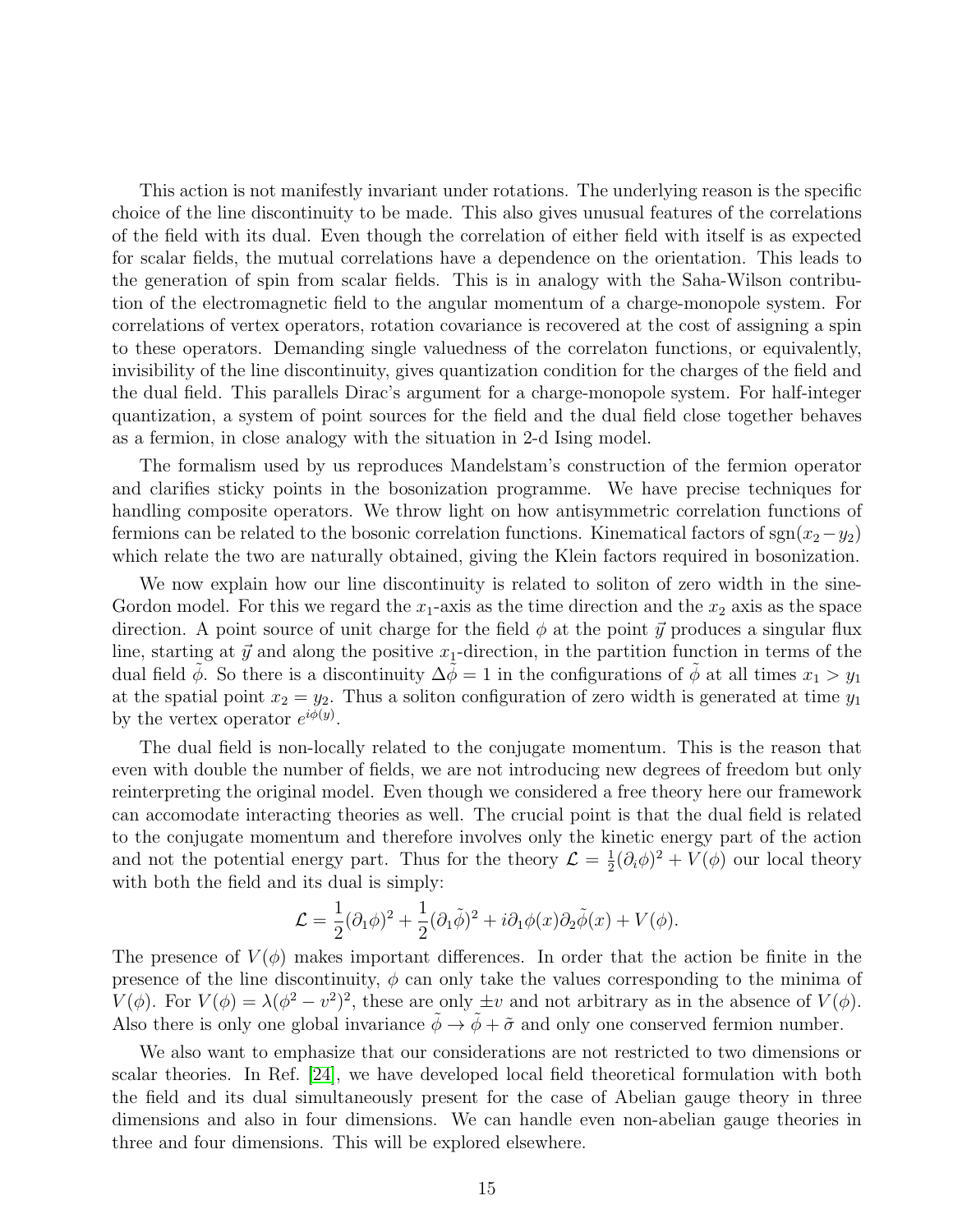

<span id="page-15-1"></span>Figure 2: An arbitrary line of discontinuity.

### Acknowledgement

I.M. thanks UGC (DRS) for support.

### Appendix

### On the choice of the line of discontinuity

In Section 2, when solving the Gauss law [\(9\)](#page-3-1), we chose the line of discontinuity to be along the  $x_1$  axis. We could have chosen an arbitray path to carry the conserved flux. The general solution of the Gauss law constraint is:

<span id="page-15-0"></span>
$$
b_i(x) = \epsilon_{ij}\partial_j \tilde{\phi}(x) + \beta_i(x) \tag{60}
$$

where

$$
\beta_i(x) = -\int_{-\infty}^0 d\tau \frac{dX_i(\tau)}{d\tau} \delta^2(x - X(\tau)) \tag{61}
$$

brings the flux from  $\vec{X}(-\infty)$  to  $\vec{y}$  along an arbitrary path  $\vec{X}(\tau)$  parametrized by a parameter  $\tau$ . As  $\vec{y}$  is the end point,  $\vec{X}(0) = \vec{y}$ . Indeed,

$$
\partial_i \beta_i(x) = -\int_{-\infty}^0 d\tau \frac{dX_i}{d\tau} \frac{\partial}{\partial x_i} \delta^2(x - X(\tau)) = \int_{-\infty}^0 d\tau \frac{dX_i}{d\tau} \frac{\partial}{\partial X_i} \delta^2(x - X(\tau))
$$

$$
= \int_{-\infty}^0 d\tau \frac{d}{d\tau} \delta^2(x - X(\tau)) = \delta^2(\vec{x} - \vec{y}) - \delta^2(\vec{x} - \vec{X}(-\infty)) = \delta^2(\vec{x} - \vec{y}). \tag{62}
$$

In the last step above we have taken the other end point  $\vec{X}(-\infty)$  of the flux line to be located outside the region of interest. For different point sources located at  $\vec{y}^r$   $(r = 1, 2, \cdots N)$  we may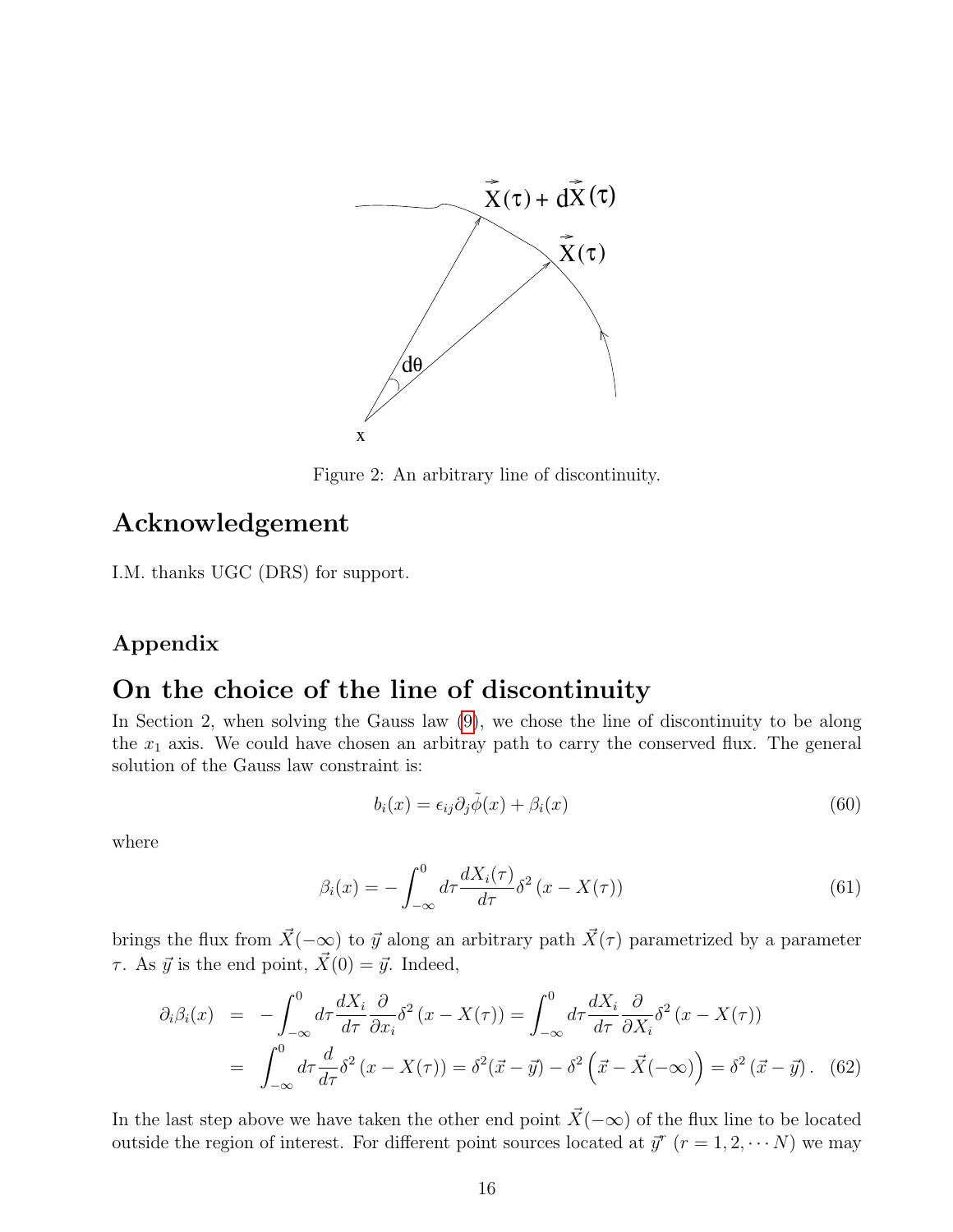choose different discontinuity lines  $\vec{X}^r(\tau)$  ending at  $\vec{y}^r$ . For a distributed source  $\rho(x)$ ,

$$
\beta_i(x) = -\sum_r \int_{-\infty}^0 d\tau \frac{dX_i^r(\tau)}{d\tau} \delta^2(\vec{x} - \vec{X}^r(\tau)) \tag{63}
$$

with the boundary conditions  $\vec{X}^r(\tau=0) = \vec{y}^r$ . Using [\(60\)](#page-15-0) in [\(8\)](#page-3-5) and introducing source term for  $\phi$  we get:

$$
Z[\rho,\tilde{\rho}] = \int D\tilde{\phi} e^{\int d^2x \left(-\frac{1}{2} \left(\epsilon_{ij}\partial_j\tilde{\phi}(x) + \beta_i(x)\right)^2 + i \ \tilde{\rho}(x)\tilde{\phi}(x)\right)}.
$$
 (64)

Integration over  $\tilde{\phi}$  gives,

$$
Z[\rho,\tilde{\rho}] = e^{-\frac{1}{2}\int d^2x \tilde{\beta}^2(x) + \frac{1}{2}\int d^2x d^2y [\partial_1\beta_2(x) - \partial_2\beta_1(x) + i \tilde{\rho}(x)] \Delta(x-y) [\partial_1\beta_2(y) - \partial_2\beta_1(y) + i \tilde{\rho}(y)]}.
$$
(65)

Using  $\partial_i \beta_i(x) = \rho(x)$ , we get

$$
Z[\rho,\tilde{\rho}] = e^{\int d^2x d^2y \left(-\frac{1}{2}\rho(x)\triangle(x-y)\rho(y) - \frac{1}{2}\tilde{\rho}(x)\triangle(x-y)\tilde{\rho}(y) + i\tilde{\rho}(x)\triangle(\vec{x}-\vec{y})(\partial_1\beta_2(y) - \partial_2\beta_1(y))\right)}.
$$
(66)

Now

<span id="page-16-0"></span>
$$
\int d^2x d^2y \tilde{\rho}(x) \triangle (\vec{x} - \vec{y}) (\partial_1 \beta_2(y) - \partial_2 \beta_1(y))
$$
\n
$$
= -\frac{1}{2\pi} \int d^2x d^2y \tilde{\rho}(x) \int_{-\infty}^0 d\tau \frac{dX_i}{d\tau} \epsilon_{ij} \frac{(x_j - X_j(\tau))}{(\vec{x} - \vec{X}(\tau))} \rho(y).
$$
\n(67)

We also have

<span id="page-16-2"></span>
$$
\epsilon_{ij} \frac{(X_i(\tau) - x_i)}{(\vec{X}(\tau) - \vec{x})^2} d\vec{X}_j(\tau) = d\theta \tag{68}
$$

where  $d\theta$  is the angle subtended by  $d\vec{X}$  at  $\vec{x}$ , as in Figure [2,](#page-15-1) with the following sign convention:  $d\theta$  is positive (negative) according as the angle between  $(\vec{X}-\vec{x})$  and  $d\vec{X}$  (measured in the anticlockwise sense from the former to latter) is  $>\pi$  (<  $\pi$ ). This convention is shown in Figure [3.](#page-17-12) Thus [\(67\)](#page-16-0) becomes:

$$
\frac{1}{2\pi} \int d^2x d^2y \tilde{\rho}(x) \theta(x-y) \rho(y) \tag{69}
$$

where

<span id="page-16-1"></span>
$$
\theta(x - y) = \int_{-\infty}^{0} d\theta(\mathbf{P})
$$
\n(70)

is the net change in the angle  $\theta$  along the infinite path P. This effectively measures the angle from the asymptote of the path. If we choose the negative  $x_1$ -axis along this asymptoe, then [\(70\)](#page-16-1) is the same as  $\Theta(\vec{x}-\vec{y})$  of Section [2.4.](#page-5-0) We want to point out that here we got only  $\Theta(\vec{x}-\vec{y}),$ and not the symmetric combination  $\frac{1}{2}(\Theta(\vec{x} - \vec{y}) + \Theta(\vec{y} - \vec{x}))$  as in [\(27\)](#page-6-1), because we have not explicitly introduced the field  $\phi$  and integrated over a symmetric quadratic form involving  $\phi$ and  $\phi$ .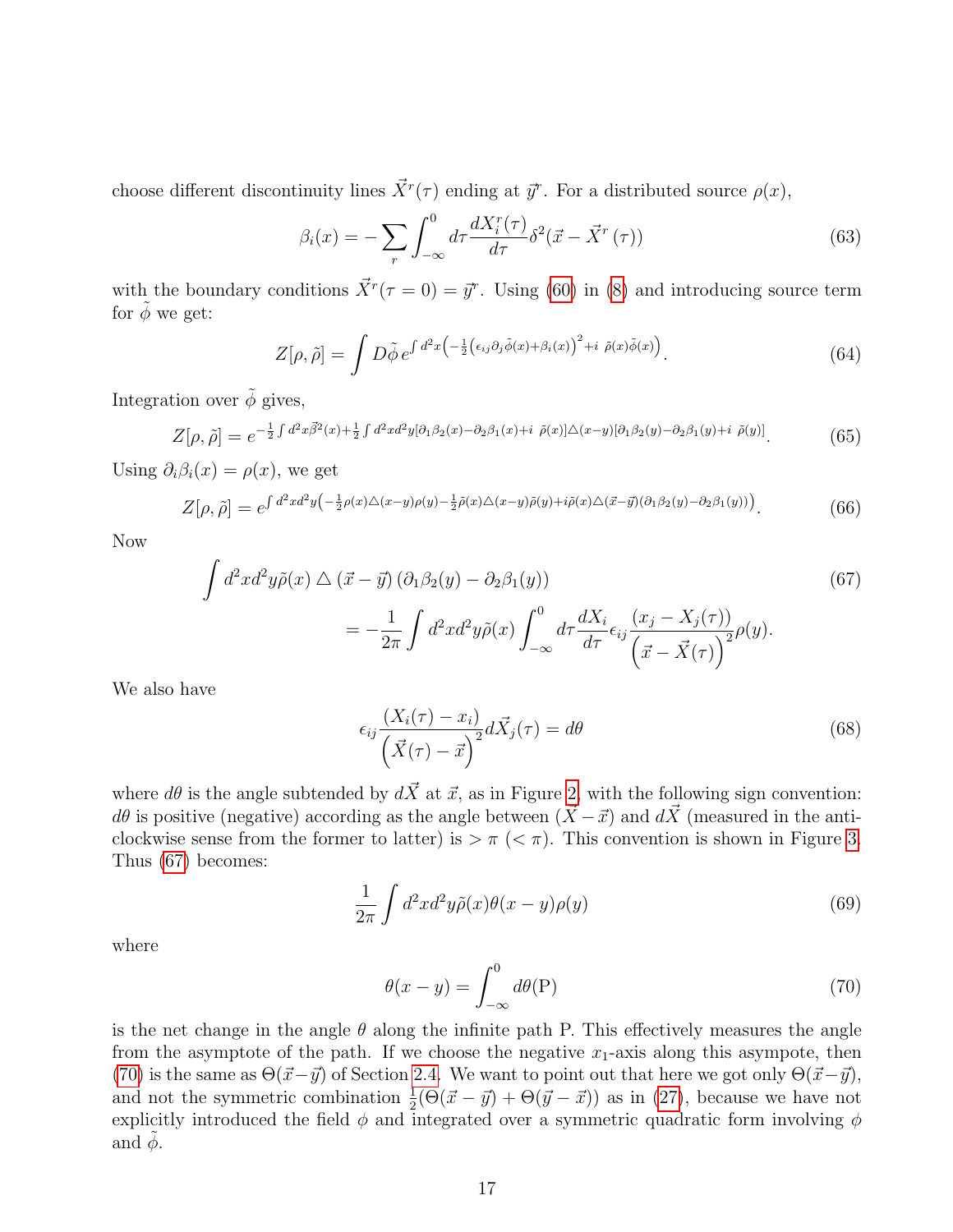

<span id="page-17-12"></span>Figure 3: Sign convention for  $d\theta$  defined in [\(68\)](#page-16-2)

# References

- <span id="page-17-0"></span>[1] A. A. Tseytlin, Phys. Lett. B 242 (1990) 163.
- <span id="page-17-1"></span>[2] A. A. Tseytlin, Nucl. Phys. B 350 (1991) 395.
- <span id="page-17-2"></span>[3] C.L. Kane, 'Lectures on Bosonization' (Boulder Summer School lectures, 2005, on Physics of Mesoscopic Systems).
- <span id="page-17-3"></span>[4] C.L. Kane and M.P.A. Fisher, Phys. Rev. **B 46** (1992) 15233.
- <span id="page-17-4"></span>[5] L. P. Kadanoff and H. Ceva, Phys. Rev. B 3 (1971) 3918.
- <span id="page-17-5"></span>[6] E. Fradkin and L. P. Kadanoff, Nucl. Phys. B 170 [FS1] (1980) 1.
- <span id="page-17-6"></span>[7] E.C. Marino, B. Schroer and J.A. Swieca Nucl. Phys. B 200 [FS4] (1982) 473.
- <span id="page-17-7"></span>[8] S. V. Ketov, Conformal field Theory, World Scientific, Singapore, 1995.
- <span id="page-17-8"></span>[9] P. Di Francesco, P. Mathieu and D. Senechal, Conformal Field Theory, Springer, Berlin, 1997.
- <span id="page-17-9"></span>[10] L. Onsager, Phys. Rev. **65** (1944) 117.
- <span id="page-17-10"></span>[11] B. Kaufman, Phys. Rev. 76 (1949) 1232.
- <span id="page-17-11"></span>[12] S. Mandelstam, Phys. Rev. D 11 (1975) 3026.